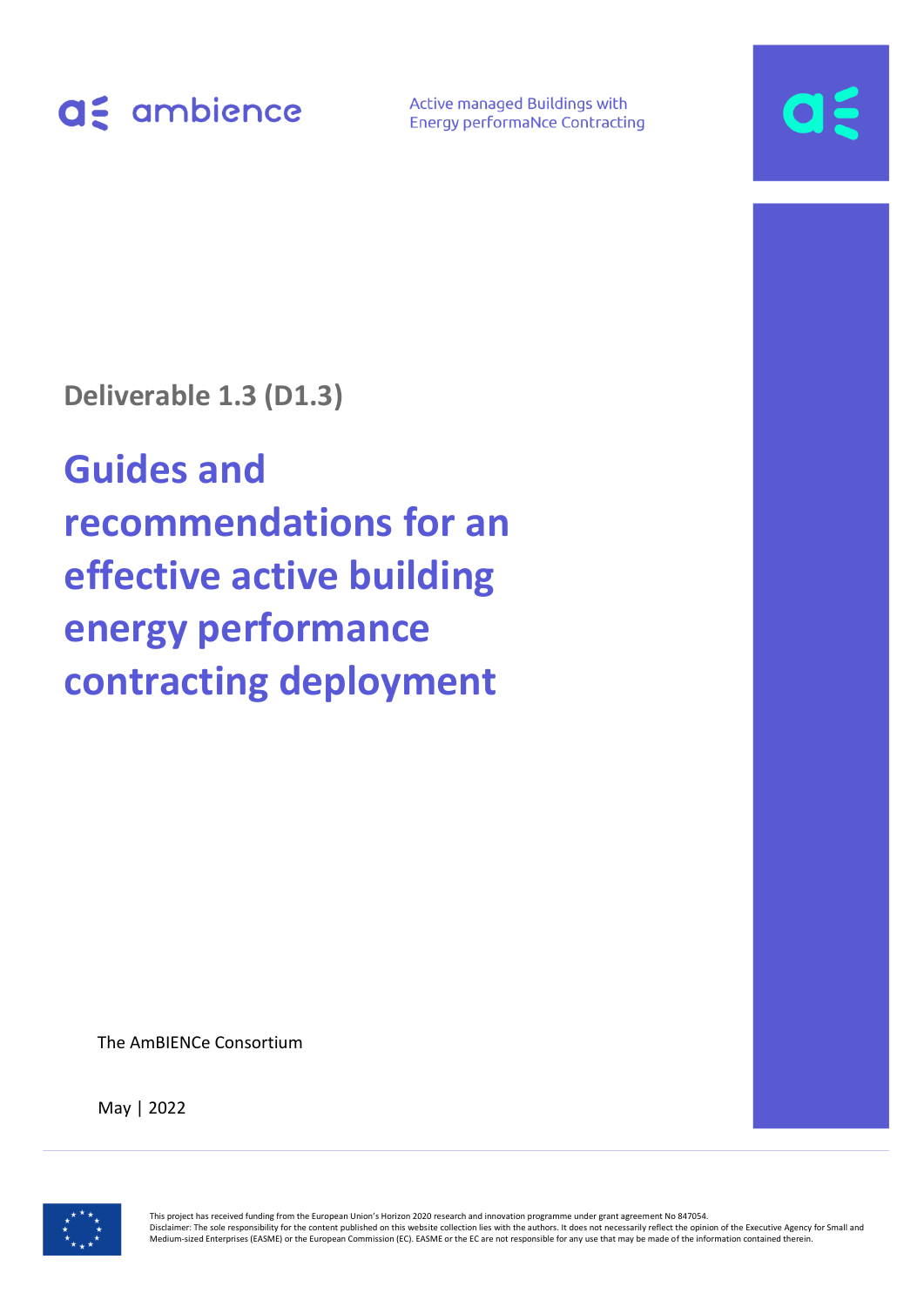## **DOCUMENT CONTROL PAGE**

| <b>PROJECT ACRONYM</b>           | AmBIENCe                                                                                                           |  |
|----------------------------------|--------------------------------------------------------------------------------------------------------------------|--|
| <b>DOCUMENT</b>                  | 1.3 Guides and recommendations for an<br>effective active building energy performance<br>contracting deployment    |  |
| <b>TYPE (DISTRIBUTION LEVEL)</b> | $\boxtimes$ Public<br>$\Box$ Confidential<br>$\Box$ Restricted                                                     |  |
| <b>DUE DELIVERY DATE</b>         | 31/05/2022                                                                                                         |  |
| <b>DATE OF DELIVERY</b>          | 31/05/2022                                                                                                         |  |
| <b>STATUS AND VERSION</b>        | V <sub>01</sub>                                                                                                    |  |
| <b>DELIVERABLE RESPONSIBLE</b>   | <b>BPIE</b>                                                                                                        |  |
| <b>AUTHOR (S)</b>                | Jessica Glicker (BPIE)                                                                                             |  |
| <b>OFFICIAL REVIEWER/S</b>       | Martina Caliano (ENEA),<br>Valeria Palladino (ENEA),<br>Janka Vanschoenwinkel (VITO),<br>Mariangiola Fabbri (BPIE) |  |

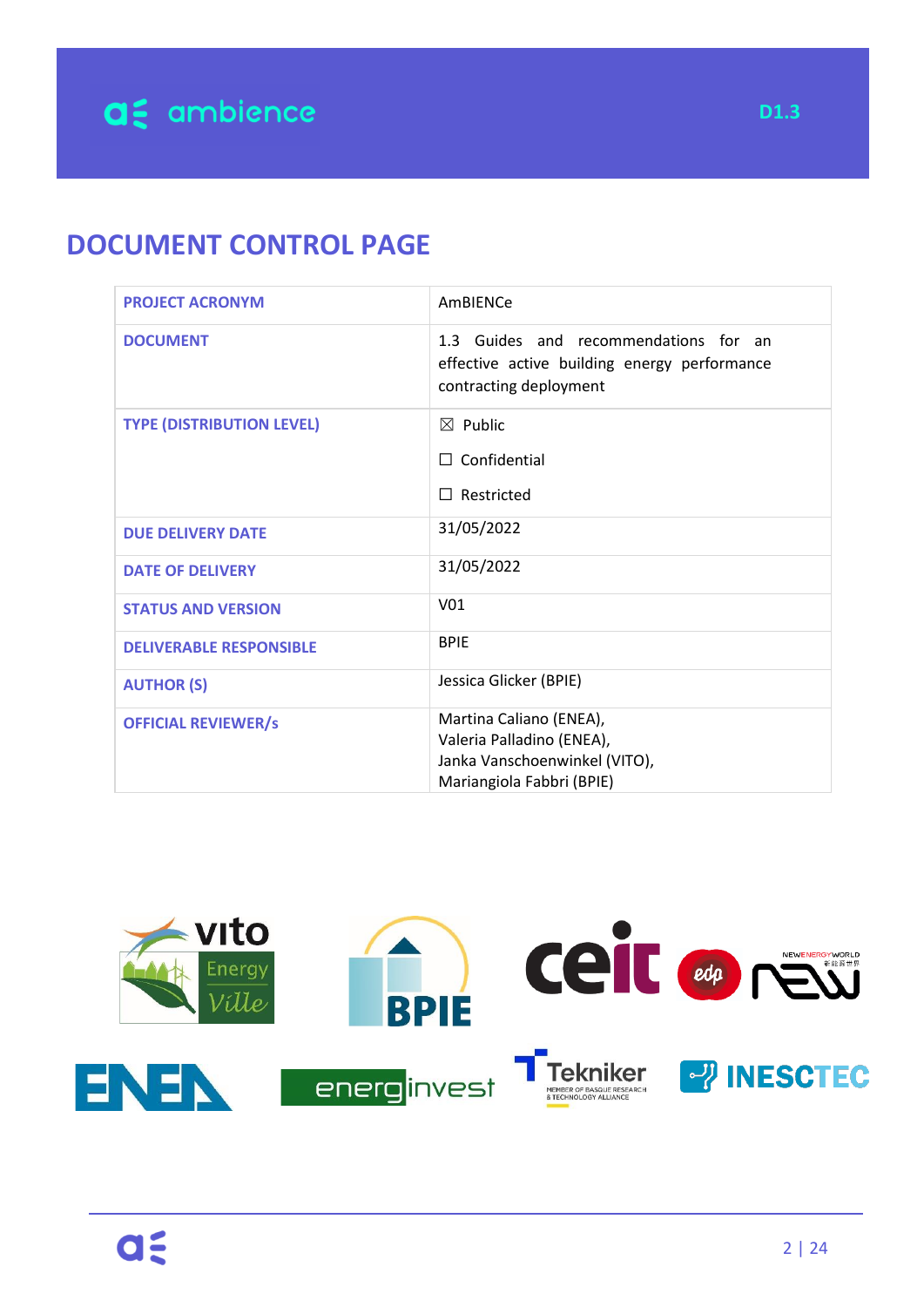## **EXECUTIVE SUMMARY**

The purpose of the AmBIENCe project is to reduce the  $CO<sub>2</sub>$  emissions of buildings by introducing the flexible use of renewable energy sources in combination with electrification and demand response. By combining energy performance contracting with demand response, we have developed the concept of active-building energy performance contracting (AEPC), which enables new services, new business models and new actors. In recent years, buildings have become more digital and smarter. AEPC extends the concept of energy performance contracting to valorise the demand response flexibility that is available in active buildings. The AEPC concept and tool were validated in two pilot buildings.

Policy measures will play a large role in the success of implementing AEPC. This policy brief will indicate how current regulations and policies, on both the European Union (EU) and national level, must be adapted to foster an uptake of the AEPC concept and business model. Our recommendations are based on the project findings, literature review and stakeholder workshops, and are split into three primary categories: regulatory, financial and administrative. Key needs identified are:

- Continual **regulatory review** as well as the establishment of a **strong enabling framework**
- A **strong energy services market** as well as **tailored financing** programmes.
- **Support measures** such as one-stop-shops and technical assistance programmes to facilitate the complex regulatory and financial needs of the market.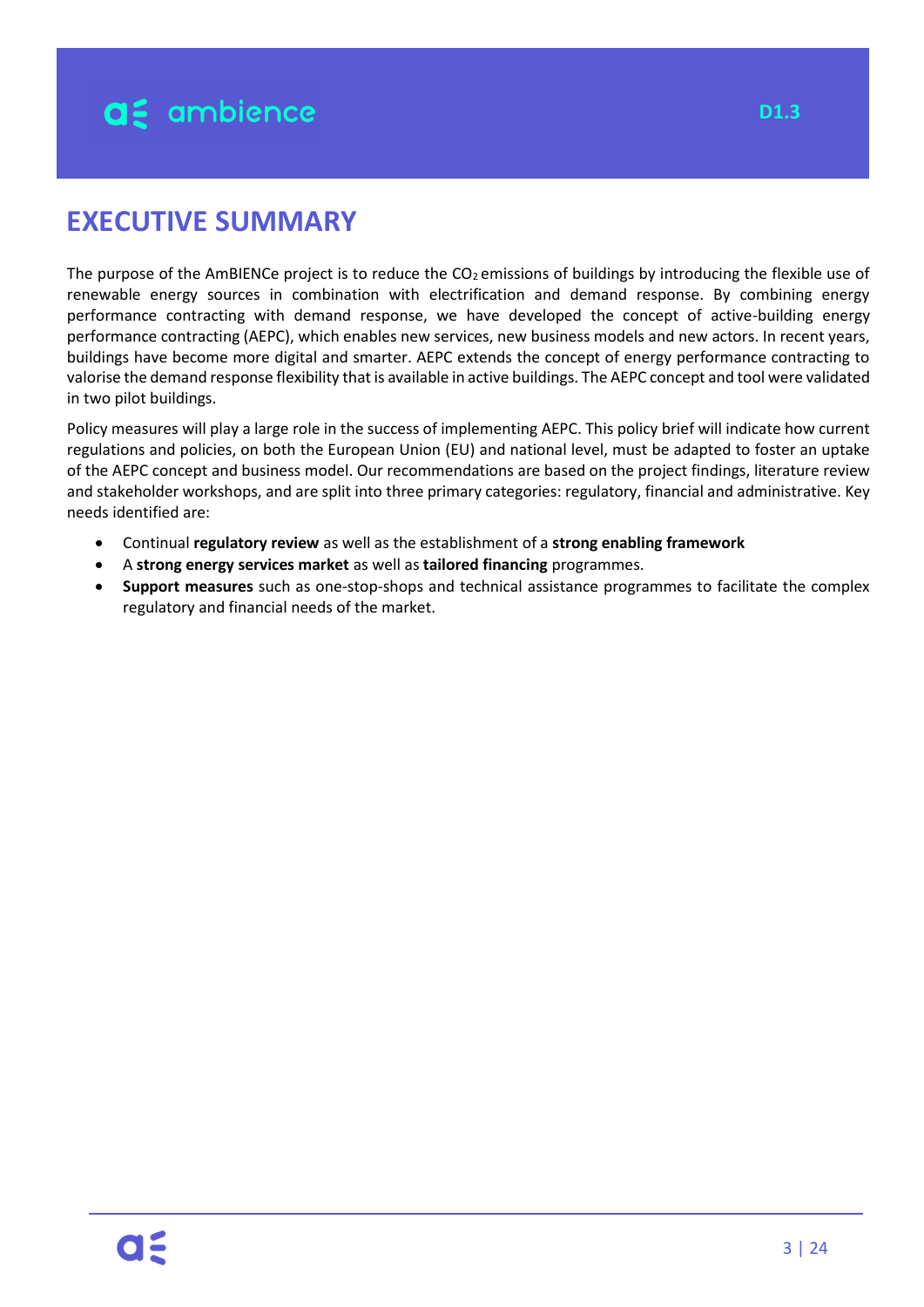# **a** $\epsilon$  ambience

## **TABLE OF CONTENTS**

|  | <u> 2008 - Jan Barbarat, manala</u> |
|--|-------------------------------------|
|  |                                     |
|  |                                     |
|  |                                     |
|  |                                     |
|  |                                     |
|  |                                     |
|  |                                     |
|  |                                     |
|  |                                     |
|  |                                     |
|  |                                     |
|  |                                     |
|  | $\frac{1}{2}$ 21                    |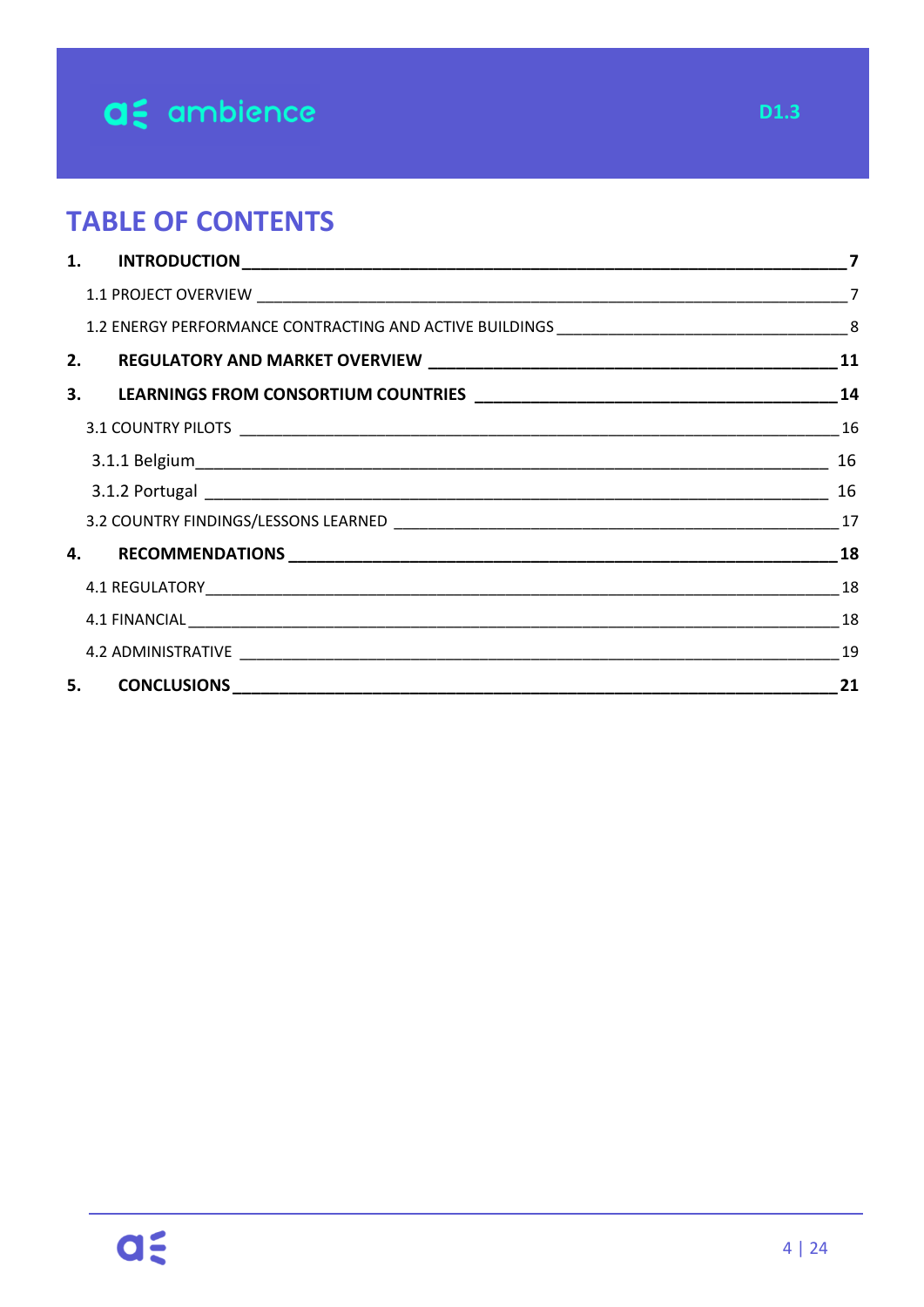## **LIST OF FIGURES**

| ---- 13 |
|---------|
| ---- 16 |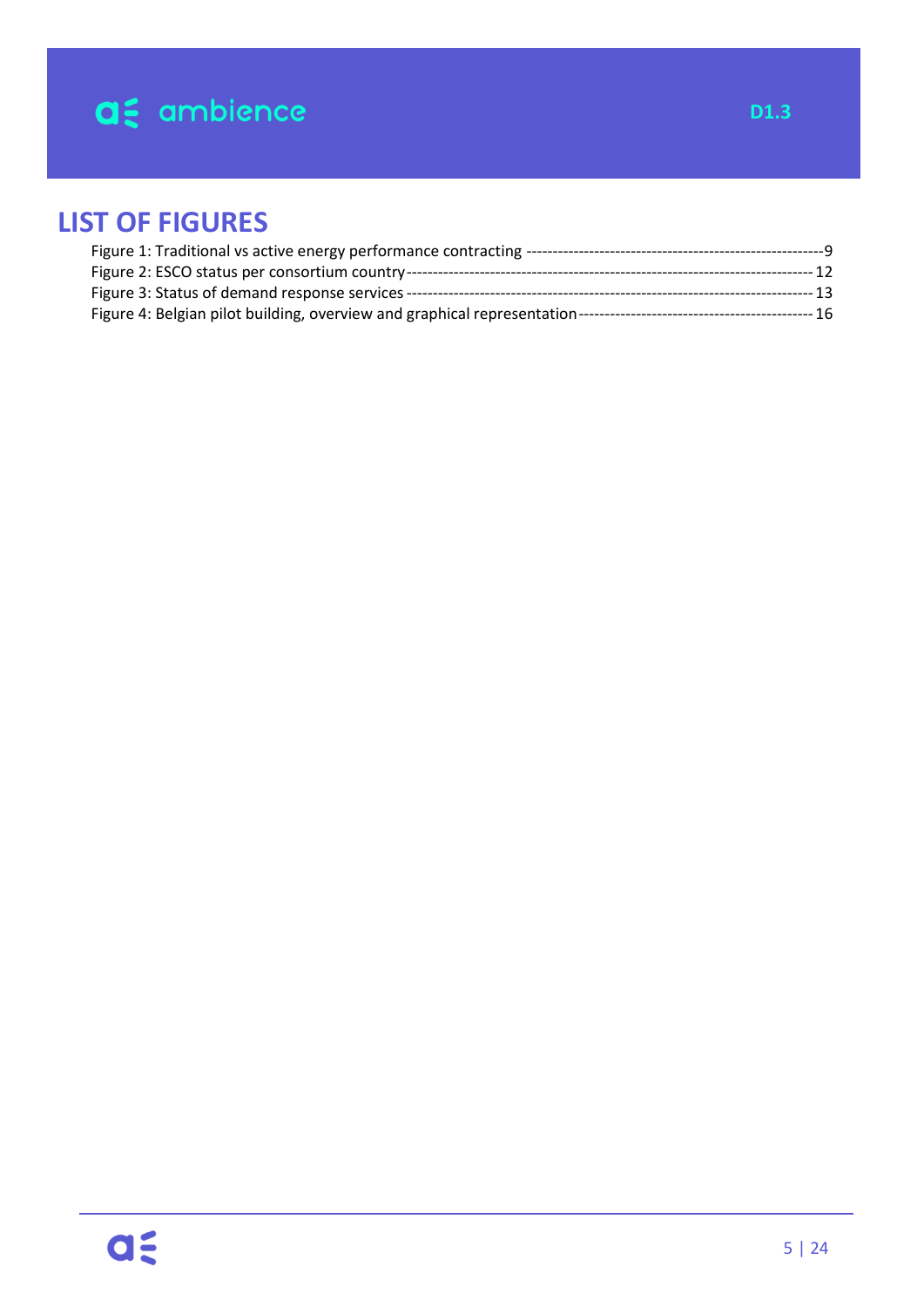## **LIST OF TABLES**

| Table 2: Summary of identified barriers and solutions from the Italian workshop --------------------------------- 23 |  |
|----------------------------------------------------------------------------------------------------------------------|--|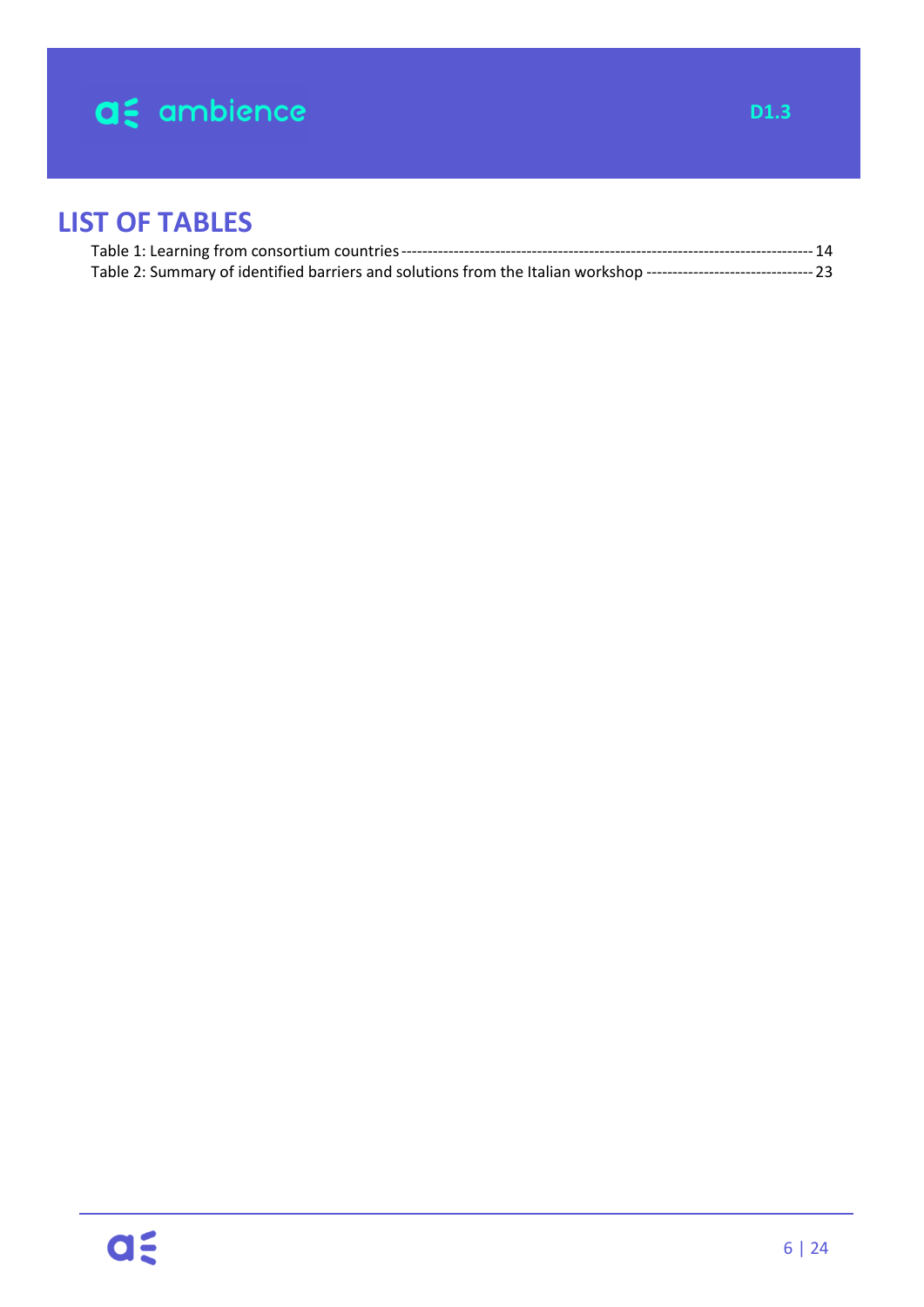## <span id="page-6-0"></span>**1. INTRODUCTION**

Buildings are responsible for approximately 40% of energy consumption and 36% of  $CO<sub>2</sub>$  emissions in the European Union<sup>1</sup>. Energy efficiency measures are essential not only to improve buildings' energy, indoor quality and environmental performance, but also to combat the current energy crisis and high energy prices, and help the EU shift away from its dependence on Russian gas. By taking advantage of available technologies, without compromising the comfort and well-being of building users, energy efficiency measures should be seen as a priority within the EU energy agenda. In addition to lowering energy use, using energy more efficiently, e.g., using local and/or renewable energy sources, is a complementary approach to reduce buildings emissions.

Developing new smart energy services that use flexibility from demand-side resources in different sectors is essential to fully unlock the potential of buildings to achieve energy cost savings and contribute to climate goals by reducing  $CO<sub>2</sub>$  emissions. The use of information and communication technology (ICT) solutions and tools can trigger significant  $CO<sub>2</sub>$  emissions and cost savings, coupled with renovating the existing building stock.

The AmBIENCce project seek to advance these solutions by extending the concept of energy performance contracting by valorising the flexibility that active buildings offer through active control and demand-response services. We call this concept active-building energy performance contracting, or AEPC.

This paper provides an overview of the project and final outcomes, as well as recommendations on how current regulations and policies must be adapted to foster an uptake of the AEPC concept and business model.

### <span id="page-6-1"></span>**1.1 PROJECT OVERVIEW**

The H2020 AmBIENCe (Active Managed Buildings with Energy Performance Contracting) project aims to extend the concept of energy performance contracting to active buildings, which are buildings equipped with active control options that can actively participate in demand response. The AmBIENCe project provides a new concept and business model for performance guarantees from active buildings, combining savings from energy efficiency measures with additional savings and earnings resulting from the active control of assets. Energy performance contracting has been used for energy savings measures for over 30 years in the EU (and 50+ in the US). Incorporating flexibility within an energy performance contract, however, has potential to provide greater incentives for building owners to undertake energy performance contracting solutions.

Energy performance contracts are a contractual agreement between an end-user and energy service provider (typically an energy services company (ESCO) or technology provider). They include an agreed financing term, a repayment agreement and a guarantee of energy savings. Energy performance contracts can cover a wide range of energy-saving measures, including but not limited to boiler and chiller systems, lighting, HVAC, roofing, insulation, windows and building management systems, as well as deep renovation including multiple measures.

<sup>1</sup> [https://www.bpie.eu/publication/a-guidebook-to-european-buildings-efficiency-key-regulatory-and-policy-developments](https://www.bpie.eu/publication/a-guidebook-to-european-buildings-efficiency-key-regulatory-and-policy-developments/)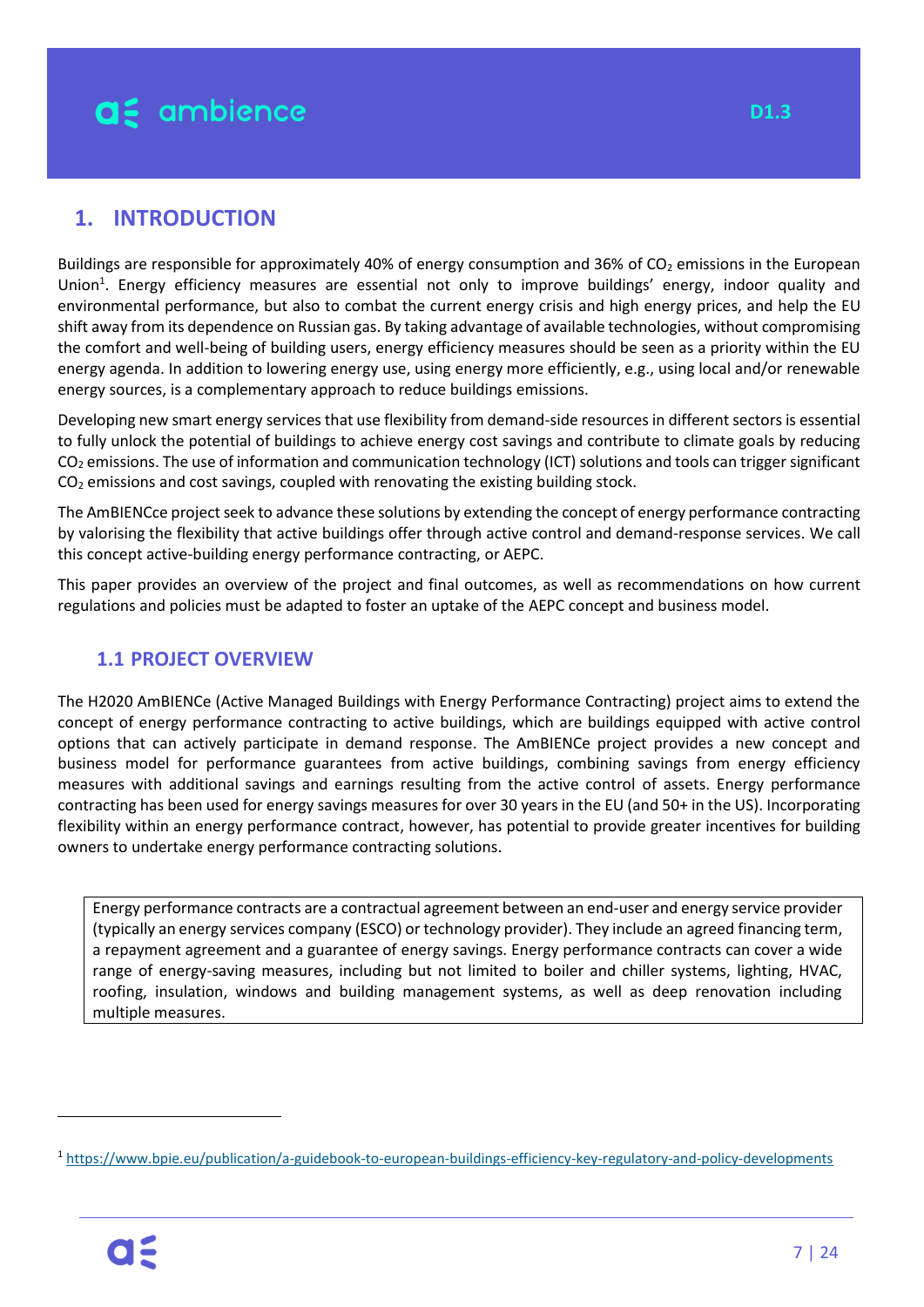### <span id="page-7-0"></span>**1.2 ENERGY PERFORMANCE CONTRACTING AND ACTIVE BUILDINGS**

Energy performance contracting is a way to deliver energy savings projects with third-party financing. Using the definition from the Energy Efficiency Directive, an energy performance contract is a contractual arrangement between the beneficiary and the provider of an energy efficiency improvement measure. Investments (work, supply or service) in that measure are paid for using a contractually agreed level of energy efficiency improvement or other agreed energy performance criterion, such as financial savings. Energy performance is verified and monitored during the whole term of the contract. 2

In an energy performance contract, payment is closely linked to the success of the interventions carried out by the supplier. In most cases, the (energy service) supplier is also in charge of the equipment and maintenance for the duration of the contract. This is an advantage both for the beneficiary – the end-user, who is relieved from this duty – and for the supplier, because good maintenance ensures greater energy savings and therefore greater and earlier economic returns. Also important is the need to verify the results during and at the end of the contract: an energy performance contract should contain a clear procedure (indicating also the measurement and verification instrumentation to be used) to objectively and indisputably measure and verify the achievement of the contractual targets.

Demand response: "Changes in electric usage by end-use customers from their normal consumption patterns in response to changes in the price of electricity over time, or to incentive payments designed to induce lower electricity use at times of high wholesale market prices or when system reliability is jeopardized[1]."

The active building [energy performance](https://ambience-project.eu/wp-content/uploads/2020/12/D2.1-The-Active-Building-Energy-Performance-Contract-concept-and-methodology.pdf) contracting (AEPC) concept is a combination of demand response and energy performance contracting schemes. Active control-based services can contribute to both demand response in reaction to market/price signals and contractually external regulation of electricity demand based on the (heat and electricity) storage potential of the building. Introducing flexibility and demand response in more buildings, allowing energy to be used when prices are low as more renewable energy sources are available, will decrease the  $CO<sub>2</sub>$  emissions and reduce the energy cost of buildings.

<sup>2</sup> Directive 2012/27/EU, Article 1 (27)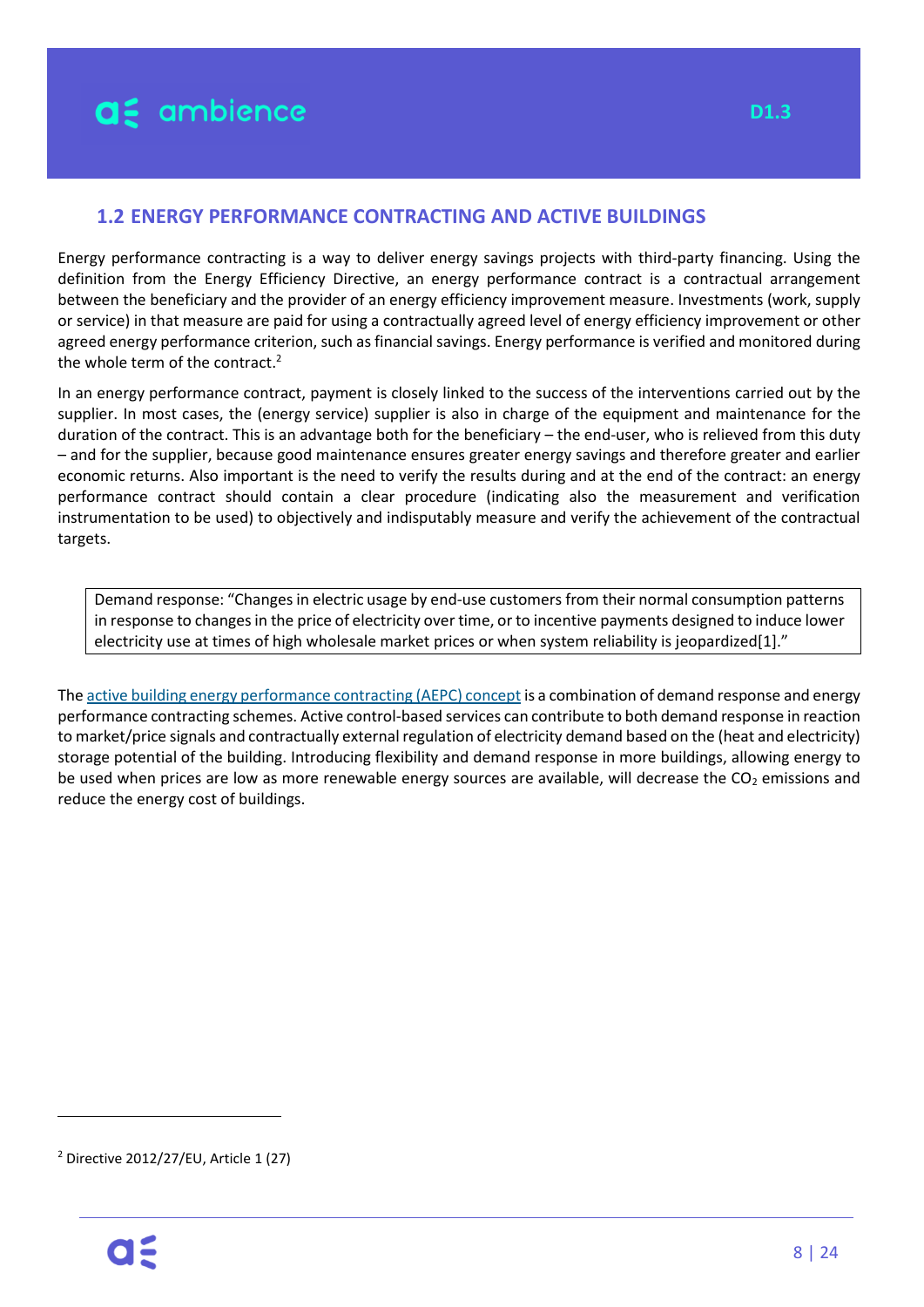**a** sambience



#### **FIGURE 1: TRADITIONAL VS ACTIVE ENERGY PERFORMANCE CONTRACTING**

<span id="page-8-0"></span>The AEPC concept is an enhancement of the basic energy performance contracting concept, through a strong focus on electrification (also of the local heat supply and including mobility) and the addition of active control measures. This means that AEPC provides the extra features of demand response/flexibility, while preserving all the characteristics of a classic energy performance contracting model.

AEPC has the potential to extend performance guarantees by leveraging the flexibility of the building. In this way, the scope of an energy-saving guarantee is extended to a cost-saving guarantee, as a direct result of demand response activities in the building (e.g., load shedding, load shifting, self-consumption). Increased electrification based on the use of renewable energy sources will also guarantee reduced  $CO<sub>2</sub>$  emissions.

In AEPC, different types of demand response (implicit and explicit) should coexist to allow for consumer choice and enable an efficient energy system. Both demand response types are included in the AEPC concept to accommodate different consumer preferences and to exploit the full spectrum of consumer and system benefits from demand response.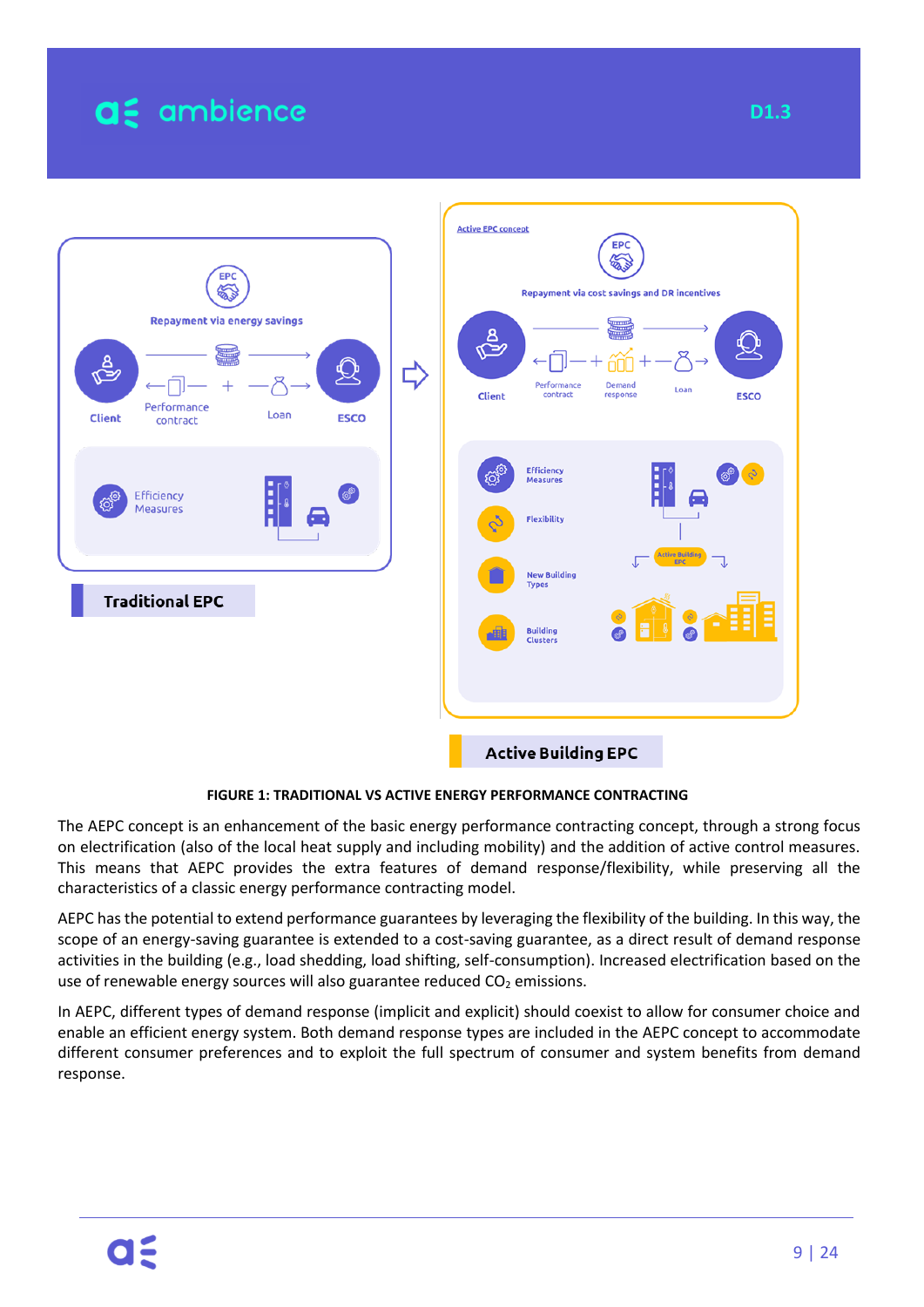

#### **Implicit and explicit demand response**

**Implicit demand response** (also known as price-based demand response) is the consumer's reaction to price signals from short-term market pricing. Sensors and digital tools enable consumers to adapt their behaviour based on these price signals to save on energy expenses.

**Explicit demand response** (also known as incentive-driven demand response) is committed, dispatchable flexibility that can be traded on the electricity market through an aggregator that facilitates and manages the available demand response from the consumers.

The demand response type is one of the parameters that strongly influences the business model, as it defines whether the ESCO acts as an aggregator or alternatively interacts with other aggregators or directly with the requesters of flexibility (i.e. system operators), decided on a project-by-project basis. Other parameters are the building type, occupation model, owner/tenant relation and financing. While there are multiple variations of business models for AEPC. 3

With explicit demand response, the business model varies significantly, as the role of an aggregator must be introduced. The aggregator is an intermediary that collects and manages flexibility from the consumers and negotiates it on the market or with the system operators. 4

To help make this possible, the Active Building Energy Performance Modelling (ABEPeM) platform was developed as part of the project.<sup>5</sup> The ABEPeM platform collects all relevant project information including design options and scenarios and provides a template for acquiring the required inputs (e.g., building components, contract duration, total investment, building information, measures information and energy use, and scenario information including price scenarios). ABEPeM was developed to perform the main calculations and quantify the terms of the contract to shape the features of an AEPC.

<sup>&</sup>lt;sup>3</sup> The details for each of the AEPC business model variations are fully described in the Business Models for the Active Building [EPC concept.](https://ambience-project.eu/wp-content/uploads/2021/05/AmBIENCe_D2.3_Business-Models-for-the-Active-Building-EPC-Concept.pdf)

<sup>&</sup>lt;sup>4</sup> The full options and description can be found in the report **Business models for the Active Building EPC** concept

<sup>&</sup>lt;sup>5</sup> See report <u>Proof-Of-Concept of an Active Building Energy Performance Modelling framework</u>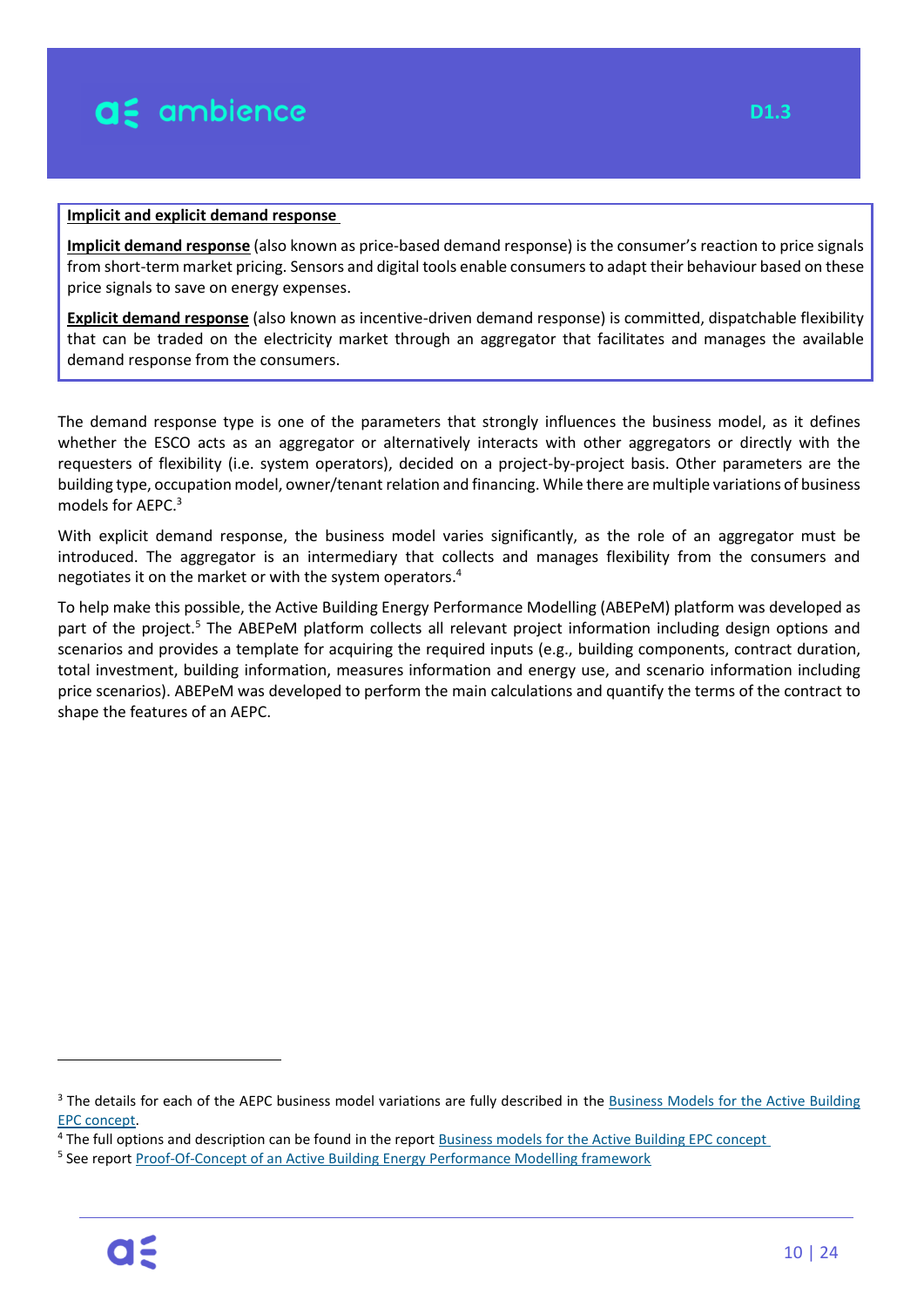## <span id="page-10-0"></span>**2. REGULATORY AND MARKET OVERVIEW**

In order for AEPC to be introduced in the EU, a [regulatory and market review](https://ambience-project.eu/wp-content/uploads/2020/09/AmBIENCe_D1.1_Analysis-of-directives-policies-measures-and-regulation-relevant-for-the-Active-Building-EPC-concept-and-business-models.pdf) was conducted to understand the existing frameworks for energy performance contracting, which measures are currently used and what supporting (or inhibiting) policies are in place in the four consortium countries (Italy, Spain, Portugal and Belgium).

The key findings of the regulatory analysis are as follows: $^6$ 

- Belgium and Italy are well positioned to implement AEPC, whereas Spain and Portugal still need to overcome significant barriers.
- The **main enablers and best practices found at Member State level** include the strong legislative background and standards established for energy efficiency in buildings, the well-developed energy performance contracting market, the **establishment of product requirements to guarantee the supply of network services** from demand side and improve integration of flexible demand in the market, and the current revision of **requirements to reduce minimum bid sizes** while enhancing benefits for small customers.
- The **main barriers that need to be removed** are the **insufficient amount of market players as aggregators,**  the **lack of economic and contractual incentives, data privacy issues** and the **high cost for the qualification and measurement verification equipment** to create flexibility from demand side.

Diving into more detail, the analysis looked at three key areas within the consortium countries:

1. **Status of energy performance contracting/ESCOs,** through the analysis of main regulations, directives and policies on energy performance contracting, main types of energy performance contracts, and main actors involved in the market.

Italy is the most advanced country in the consortium. Its ESCO market is among the biggest and most developed in Europe, mainly due to the strong legislative background and standards established for energy efficiency in buildings. Italy is followd by Belgium, where the energy service market is stable and moderately sized. Spain and Portugal trail behind. In Spain, a complex set out governmentail support measures has not yet delivered the expected boom in the energy services market. The ESCO sector in Portugal remains underdeveloped and small. Figure 2 shows the overall analysis of the 4 coutries reviewed.

<sup>&</sup>lt;sup>6</sup> See report <u>Overview of actors, roles and business models related to Enhanced EPC and Building Demand Response Services</u>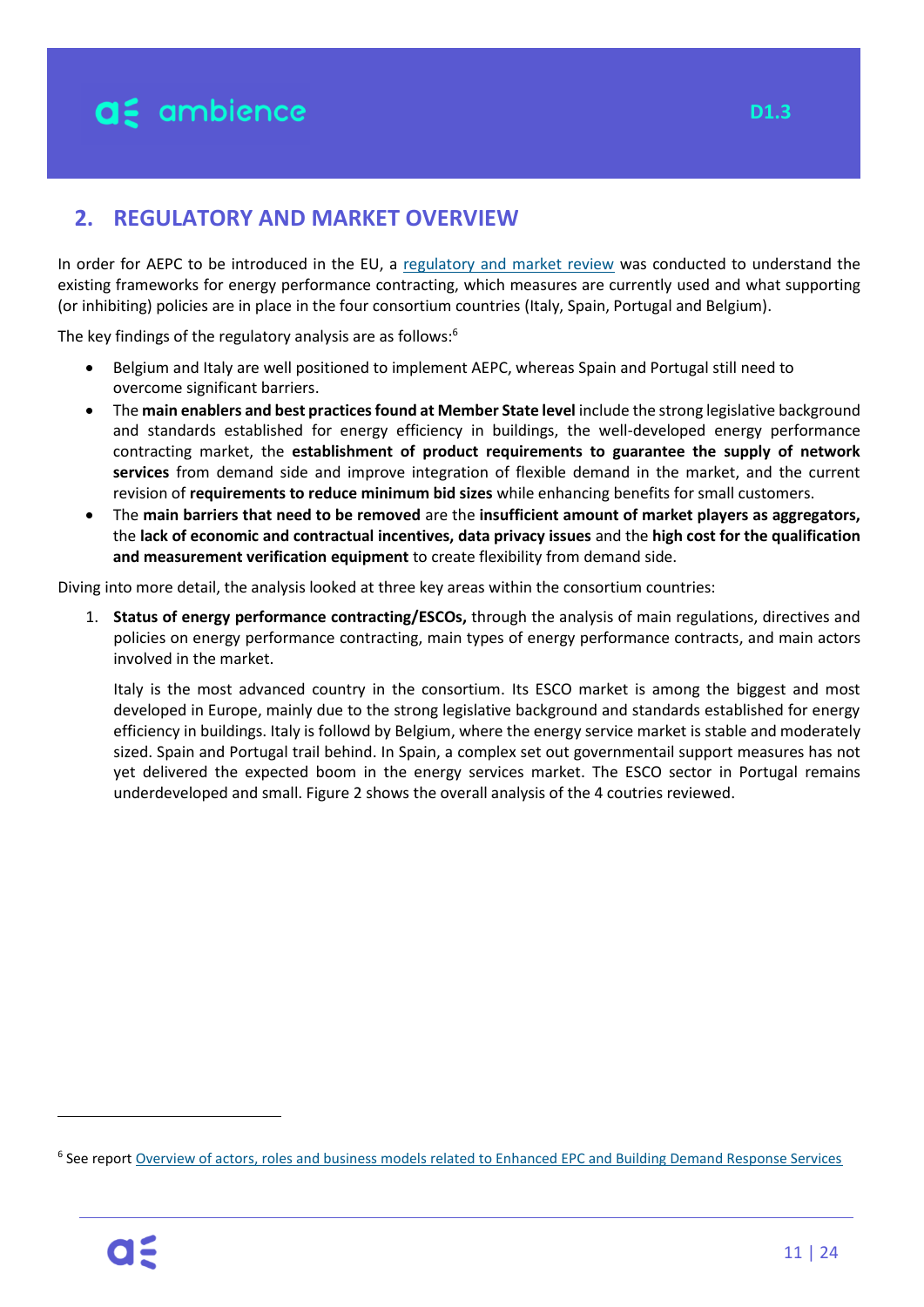



**FIGURE 2: ESCO STATUS PER CONSORTIUM COUNTRY**

<span id="page-11-0"></span>2. **Status of demand response services**, through the analysis of the implicit demand response and main type of schemes implemented, explicit demand response and demand access to the market. This analysis aimed to understand factors such as to what extent demand is allowed as a resource within national electricity markets, independent aggregators, and regulations/policies supporting aggregation of distributed energy resources.

In terms of demand response services offered by clusters of buildings, Belgium is the most advanced country in the consortium. The Belgian transmission grid operator has created a new framework to enable participation of new energy sources (such as demand flexibility) with new types of market players (such as aggregators). While the implementation of this framework is still ongoing, the end goal is to open up the market to a wider range of particpants (TSO/DSO, and demand response).

Belgium is followed by Italy, which has made substantial changes to the relevant regulatory framework since 2017. The Italian Regulatory Authority for Electricity, Gas and Water undertook a complete review process of the ancillary service market, with a view towards opening up the market to new participants. By introducing the role of aggregator, this framework aims to increase the supply of network services necessary for the national electricity system while also integrating these new participants into the electricity system.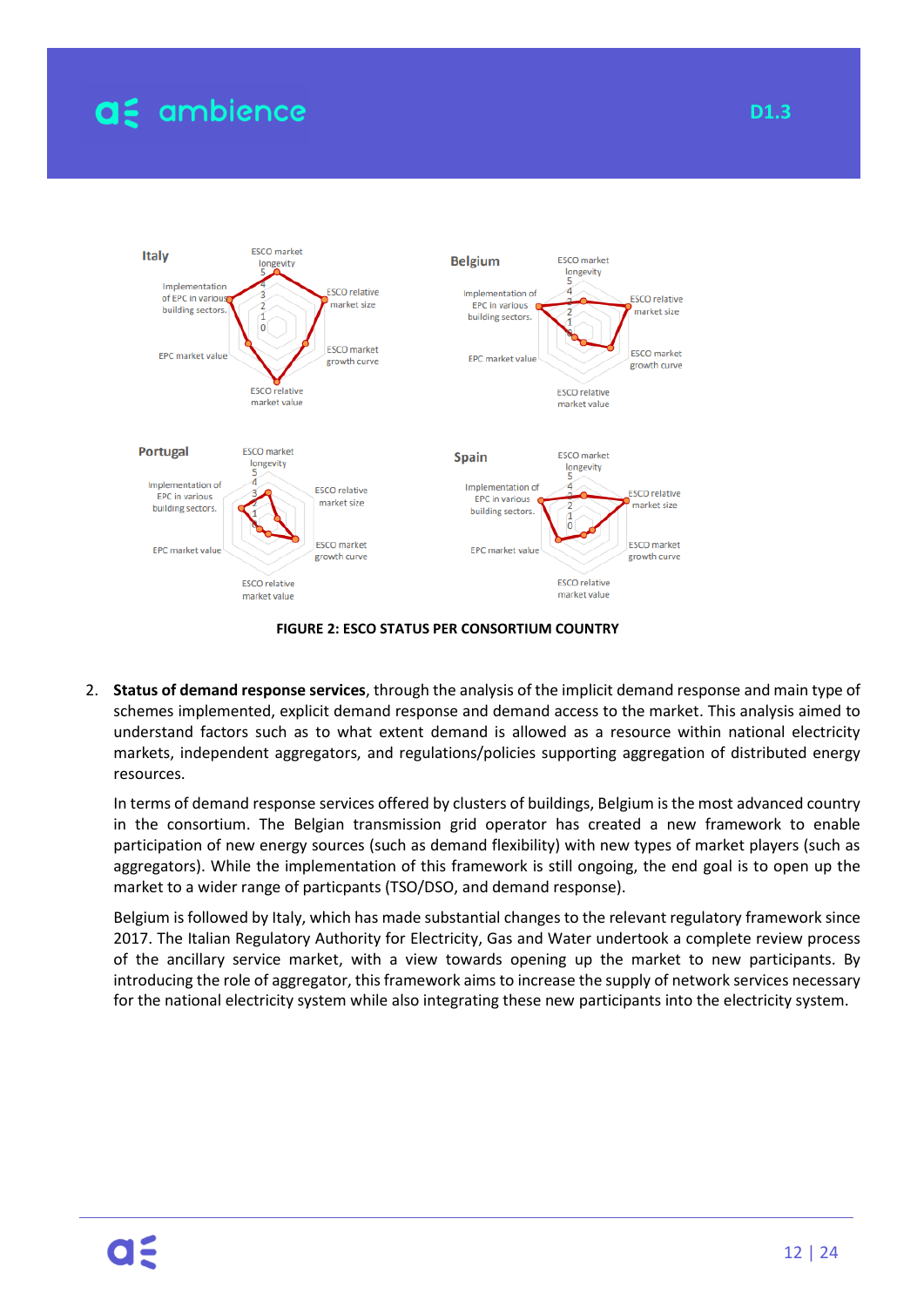

**Ancillary service market** (from the EU directive on common rules for the internal market for electricity) covers services necessary for the operation of a transmission or distribution system, including balancing and non-frequency services, but not including congestion management [3]. Demand-side response measures are often left out of this definition, meaning energy savings companies are not able to participate in this market.

Following successful pilot projects, regulations in Italy have been amended to allow demand-response aggregators to particate in energy markets. Additional changes were made to the regulation in 2020 relating to the pilot project, for the participation to the ancillary service market [4]. Following this measure, in December 2020, an extension of the supply term for the balancing resources by means of mixed enabled virtual units was announced [5].

In Spain and Portugal, however, significant regulatory barriers still exist that prevent demand response and asset aggregation. Figure 3 shows the analysis of the 4 countries reviewed.



<span id="page-12-0"></span>**FIGURE 3: STATUS OF DEMAND RESPONSE SERVICES**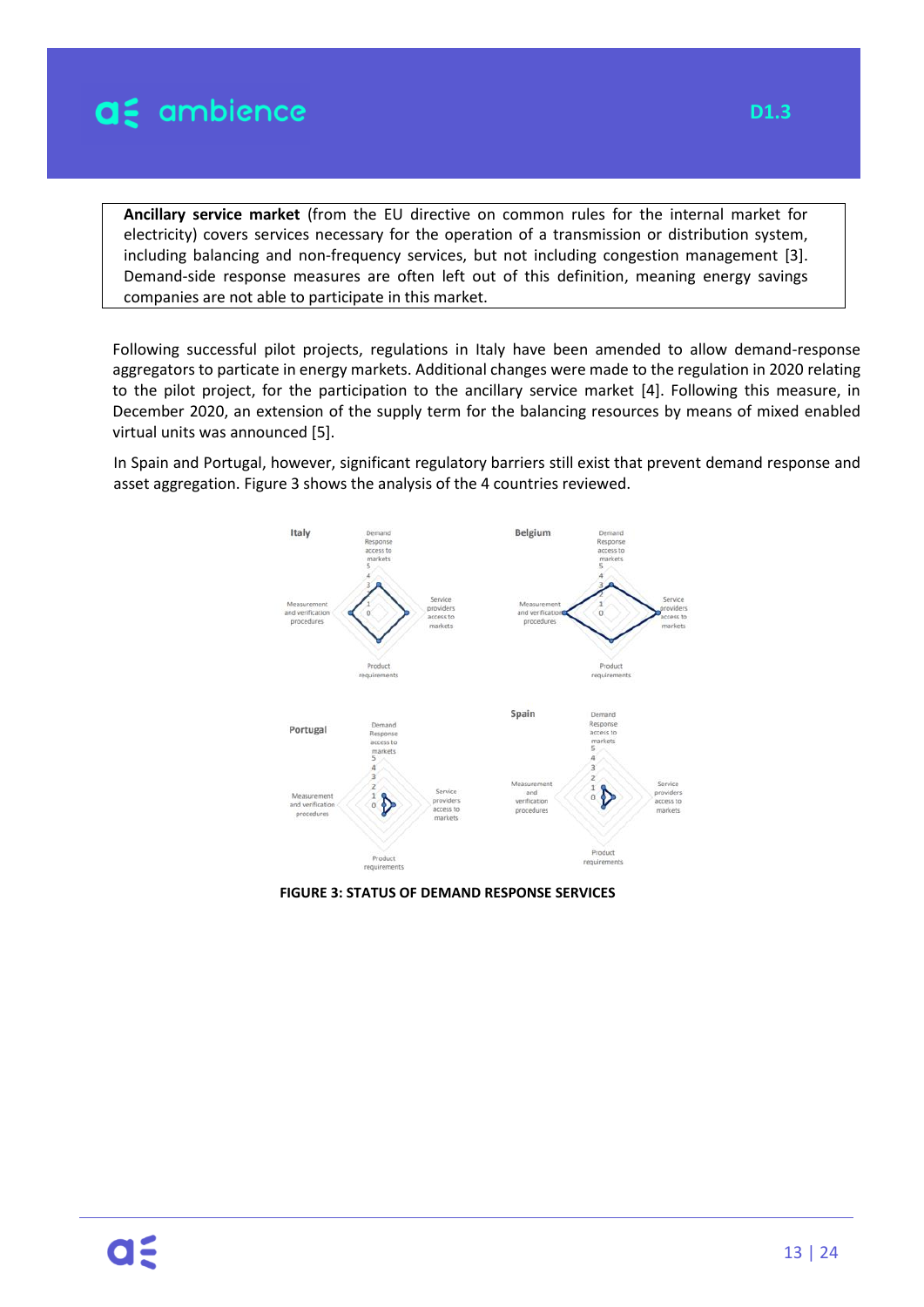## <span id="page-13-0"></span>**3. LEARNINGS FROM CONSORTIUM COUNTRIES**

Based on the country workshops, pilot projects and research conducted throughout the Ambience project, the main barriers and enablers identified in the four consortium countries are presented below. These findings were used to inform the overall policy recommendations. Additionally, they highlight trends and recurring issues across the countries surveyed (see [Table 1](#page-13-1)).

<span id="page-13-1"></span>

| <b>Consortium</b><br>country | <b>Enablers</b>                                                                                                                                                                                                                                                                                                                                                                                                                                                                               | <b>Barriers</b>                                                                                                                                                                                                                                                                                                                                                                                                                                                                                                                                                                                             |
|------------------------------|-----------------------------------------------------------------------------------------------------------------------------------------------------------------------------------------------------------------------------------------------------------------------------------------------------------------------------------------------------------------------------------------------------------------------------------------------------------------------------------------------|-------------------------------------------------------------------------------------------------------------------------------------------------------------------------------------------------------------------------------------------------------------------------------------------------------------------------------------------------------------------------------------------------------------------------------------------------------------------------------------------------------------------------------------------------------------------------------------------------------------|
| Italy <sup>7</sup>           | Strong legislative background and<br>٠<br>standards established for energy<br>efficiency in buildings.<br>competence of ESCOs -<br>High<br>$\bullet$<br>guaranteed<br>results<br>reassuring<br>customers that the ESCO will only be<br>the<br>compensated<br>if<br>proposed<br>interventions are effective and lead<br>to energy savings.                                                                                                                                                     | The frequent changing of economic<br>$\bullet$<br>and fiscal incentive schemes, which<br>hampers long-term planning and the<br>realisation of long-term projects.<br>Poor technical preparation of the<br>$\bullet$<br>company senior management and<br>public officials - company and<br>government decision-makers may<br>not fully understand the profit<br>opportunities offered by energy-<br>saving interventions.<br>Contractual complexity of energy<br>$\bullet$<br>performance contracting - many<br>technical and economic clauses<br>regulating the remuneration and<br>activities of the ESCO. |
| Portugal                     | Optimisation of the potential of<br>$\bullet$<br>auto-consumption linked to local<br>injection/supply market condition.<br>Regulatory<br>changes<br>requiring<br>$\bullet$<br>upgrading buildings with active<br>control equipment and building<br>management systems.<br>Changes to some tariffs<br>can<br>$\bullet$<br>leverage demand response - the<br>most important change would be<br>the implementation of dynamic<br>followed<br>different<br>tariffs.<br>by<br>consumption tariffs. | Financing (access to funds)<br>Lack of appropriate tools to design<br>$\bullet$<br>and manage flexibility services.<br>Technical issues (e.g., lack of AEPC<br>verification<br>and<br>measurement<br>protocols and tools).<br>Lack of standard definition and<br>for<br>framework<br>demand-side<br>resources and a lack of financial<br>incentives.                                                                                                                                                                                                                                                        |
| Spain                        | . Royal Decree 244/2019, which allows<br>for shared self-consumption for local                                                                                                                                                                                                                                                                                                                                                                                                                | Lack of regulations for flexibility to<br>$\bullet$<br>enable innovation and<br>demand<br>participation to the market.                                                                                                                                                                                                                                                                                                                                                                                                                                                                                      |

#### **TABLE 1: LEARNING FROM CONSORTIUM COUNTRIES**

 $^7$  Full list of barriers and solutios from the Italian workshop in ANNEX I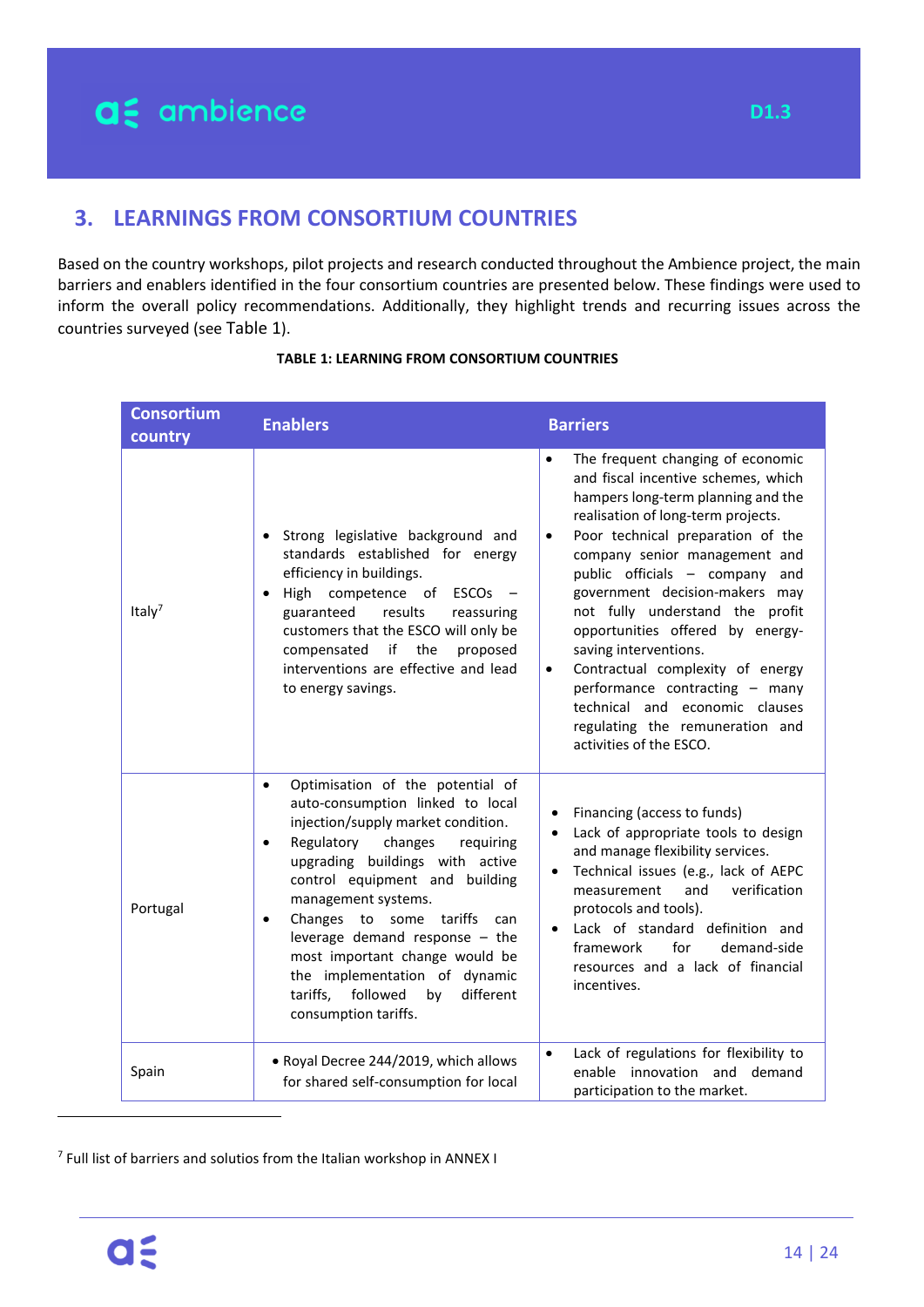

|         | distributed energy resources (with<br>restrictions)<br>· 01/06/2021 New hourly tariffs<br>• Increase in electricity prices                                                                                                                                                                                                                                                                                                                                                                                                                                                                                                                                                                     | Limited access to the various market<br>$\bullet$<br>options for demand and distributed<br>energy resources, with high market<br>entrance costs.<br>Absence of a clear support scheme<br>$\bullet$<br>for fostering distributed energy<br>resource penetration in the market.<br>Interoperability of hardware<br>(to<br>$\bullet$<br>allow<br>future<br>aggregation<br>of<br>distributed energy resources) and<br>cybersecurity/reliability issues<br>Distributed energy resources data<br>$\bullet$<br>access to third parties not possible<br>Lack of knowledge for changing end-<br>$\bullet$<br>user behaviour in order to provide<br>flexibility services<br>Opacity of energy market and lack of<br>$\bullet$<br>confidence |
|---------|------------------------------------------------------------------------------------------------------------------------------------------------------------------------------------------------------------------------------------------------------------------------------------------------------------------------------------------------------------------------------------------------------------------------------------------------------------------------------------------------------------------------------------------------------------------------------------------------------------------------------------------------------------------------------------------------|-----------------------------------------------------------------------------------------------------------------------------------------------------------------------------------------------------------------------------------------------------------------------------------------------------------------------------------------------------------------------------------------------------------------------------------------------------------------------------------------------------------------------------------------------------------------------------------------------------------------------------------------------------------------------------------------------------------------------------------|
| Belgium | · Strong legislative background and<br>standards established for energy<br>efficiency in buildings.<br>• Very high competence of ESCOs and<br>performance<br>contracting<br>energy<br>project facilitators.<br>National ESCO association.<br>Several public one-stop-shops.<br>٠<br>Ongoing revision of the regulatory<br>framework according to the concept<br>of technology neutrality, to guarantee<br>the supply of network services from<br>demand<br>side<br>the<br>and<br>improve<br>integration of flexible demand in the<br>market.<br>Well-established<br>regulatory<br>framework for accepting independent<br>aggregators and for revisions of<br>minimum performance requirements. | • Contractual complexity of energy<br>performance contracting.<br>Lack of awareness about<br>the<br>benefits of energy performance<br>contracting.<br>Subsidy conditions focusing<br>$\bullet$<br>on<br>input-driven<br>methods,<br>using<br>technical specifications rather than<br>functional and performance-based<br>specifications in tenders.<br>Absence of historical monitoring<br>data.                                                                                                                                                                                                                                                                                                                                  |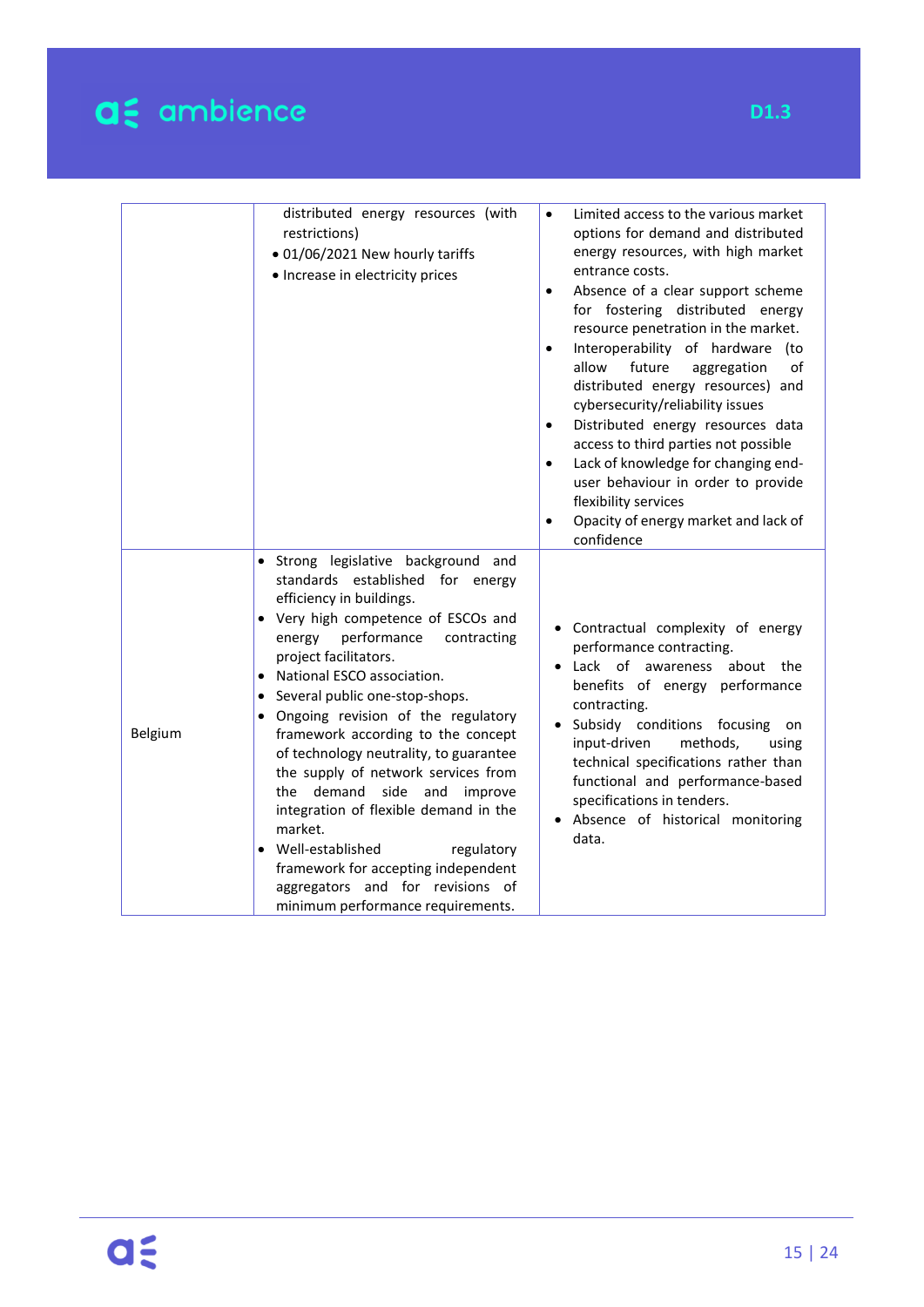### <span id="page-15-0"></span>**3.1 COUNTRY PILOTS**

The AmBIENCe AEPC concept was developed and tested in two pilot projects – a commercial building in Portugal and a residential building in Belgium.

#### <span id="page-15-1"></span>**3.1.1 BELGIUM**

The Belgian pilot, called Château Parmentier, is a single-family home (with two residents), built in 1912, located in Seneffe, Belgium depicted in Figure 4. The residential building contains 337 m<sup>2</sup> of heated space, of which 134 m<sup>2</sup> is fully and permanently heated in winter, with the rest being heat on a partial or modular basis. It is a typical example of a "maison de maître" (urban mansion), which places some major constraints on insulation from the outside for aesthetic reasons and because of urban regulations.



**FIGURE 4: BELGIAN PILOT BUILDING, OVERVIEW AND GRAPHICAL REPRESENTATION**

<span id="page-15-3"></span>The measures implemented in the Belgian pilot are:

- Building insulation (including external roof insulation, window replacement, external wall insulation and ground floor insulation)
- An electric heat pump
- An intelligent electric vehicle charging point
- Smart equipment/energy management system and a digital smart meter.
- Solar PV

The purpose is to extend this work to become an initial AEPC, by adding and exploiting electrification of heat supply (i.e., via heat pumps) with solar PV and electric vehicle charging, as well as other appliances, allowing for flexibility.

#### **3.1.2 PORTUGAL**

<span id="page-15-2"></span>The Portuguese pilot, also affiliated with one of the consortium partners, is one of the two office buildings that make up the EDP headquarters in Oporto, Portugal. Built in 2011, it has 10 floors, of which three are underground and dedicated to parking and technical areas. These include seven electric vehicle chargers installed for use by employees, with eight more planned. The two buildings together are around  $\approx$ 36,000 m<sup>2</sup> (18,545 m<sup>2</sup> above ground) and have a combined occupancy of 1,100 people.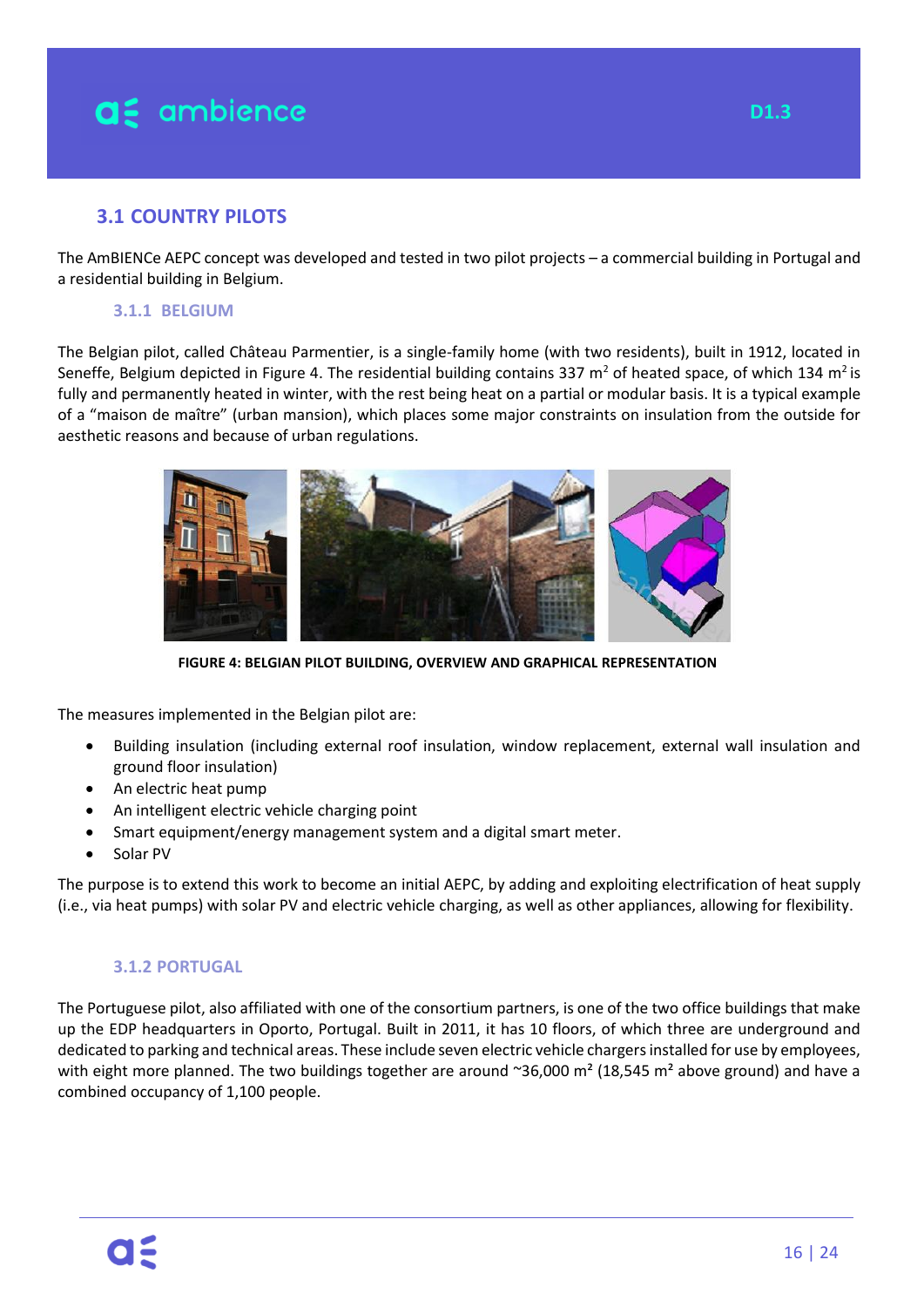## **a** sambience

There is already partially automated control of the building's consuming devices, including lighting and heating, ventilation and air conditioning (HVAC). However, to make AEPC operational requires the installation of further monitoring and control.

The building did not have any energy performance contracting implemented, but by design, various energy efficiency measures already exist in the building, such as power-driven shading blades installed on the façades and controllable lighting, via dimmers, according to external brightness. The pilot energy performance contract proposes an additional set of energy efficiency measures as well as optimisation of building assets (namely the HVAC system). The flexibility potential of the building will be calculated in relation to the cost savings of performing implicit demand response, making use of different time of use tariffs.

The measures implemented in the Portuguese pilot are:

- Increased PV generation capacity;
- Replacement of lighting with LEDs;
- Installation of variable speed drives in the chillers;
- Standby optimisation of air handling units;
- Active control of the heating and cooling to make use of time of use tariffs (smart heating/cooling).

### <span id="page-16-0"></span>**3.2 COUNTRY FINDINGS/LESSONS LEARNED**

Country workshops concluded that the increase in energy prices has increased the margins for energy management. There remains great uncertainty about how the market will evolve, and there is significant concern surrounding financial risks. Measures should be taken to create long-term market signals and provide stability for investment.

The Belgian and Portuguese pilots experienced a set of individual and shared difficulties, all of which should be taken into account for future replication. Regarding the customer acquisition process, neither pilot was willing to officially sign the contract. In the Portuguese case, this was due to a unique particularity with the building owner and ESCO being part of the same overall company. In Belgium there were several factors, related to COVID and other private issues with the building owner.

From the static and dynamic simulations and business case analysis, which is currently ongoing, both pilots identified a need to simplify/standardise the data collection/flex forecasting/modelling process, citing transparency as an important factor for the client and the ESCO to understand assumptions and risks. However, in this process there is a need to find a proper balance between a simplified model, and one that can address "bespoke" building components.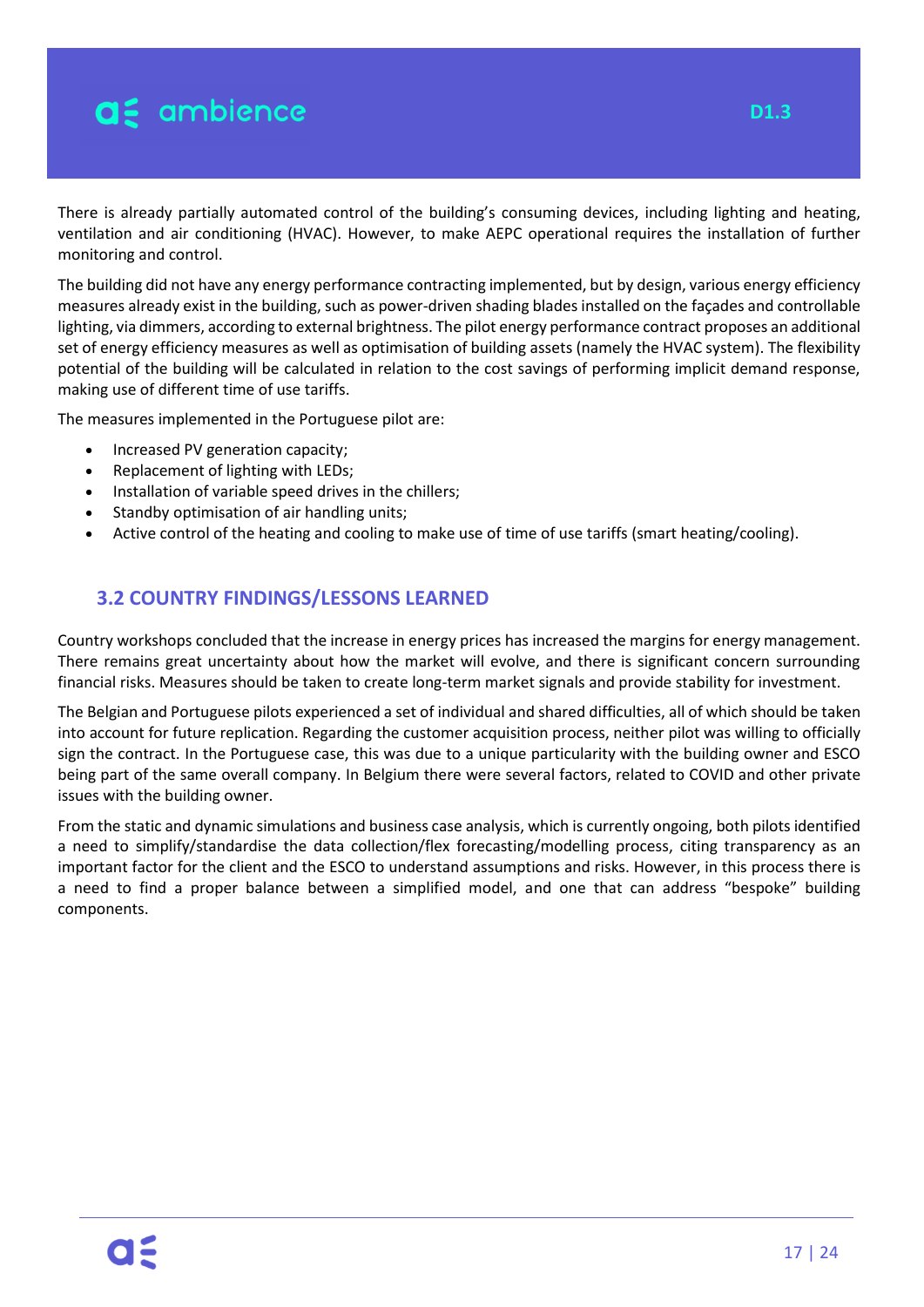## <span id="page-17-0"></span>**4. RECOMMENDATIONS**

These recommendations are based on lessons learned through the analysis conducted throughout the project, as well as the country workshops held in Belgium, Spain, Portugal and Italy. The experience on the pilot projects also serves to inform these recommendations. While each consortium country is at a different stage in terms of the ESCO market and demand response, the recommendations are considered relevant to all countries involved, no matter the stage of development.

While all recommendations are all geared toward European and national policymaking, the following section has been split into three categories: regulatory, administrative and financial.

### <span id="page-17-1"></span>**4.1 REGULATORY**

The demand response market is complex and unique within each consortium country. Involving the right stakeholders is essential to make sure all members of the value chain are considered when addressing regulatory guidelines.

- The primary regulatory barrier identified was participation in the balancing market (this is primarily only an issue when dealing with explicit demand-response models, however). Overall, within the energy market generation is favoured over demand-response solutions. Regulatory recommendations/guidelines to address this include:
	- o Conducting a national **review of energy markets (balancing, ancillary, etc.)** toward opening participation to new players (i.e., demand response and energy efficiency services). This will help national governments to understand what their unique market barriers are and where they can amend regulation to enable wider participation.
	- o Based on a national review, **revising the regulatory framework for the energy market** to make it "technology neutral" and able to accept **independent aggregators.**
	- o Following a review and revision, creating an **enabling framework to facilitate participation**.
- **Implementing dynamic tariffs** to increase implicit demand-response participation.
- **Ensuring clear, long-term vision** so that market players can adapt to new policies and legislation. This can be done via national long-term renovation strategies (or national building renovation plans, under the proposed Energy Performance of Buildings Directive recast). National governments should include provisions related to the demand-response market.

### <span id="page-17-2"></span>**4.1 FINANCIAL**

Finance remains an overarching issue for energy performance contracting, and therefore brings the same barriers for active energy performance contracting – the "active" part is only a minor addition to the overall investment in energy performance contracting.

• While individuals and companies can, and do, sometimes choose to arrange their own financing, a strong ESCO market is key to facilitating energy performance contracting projects due to its intermediary role. Several key financial recommendations therefore focus on the ESCO sector. A **strong ESCO market** to deliver services and finance includes: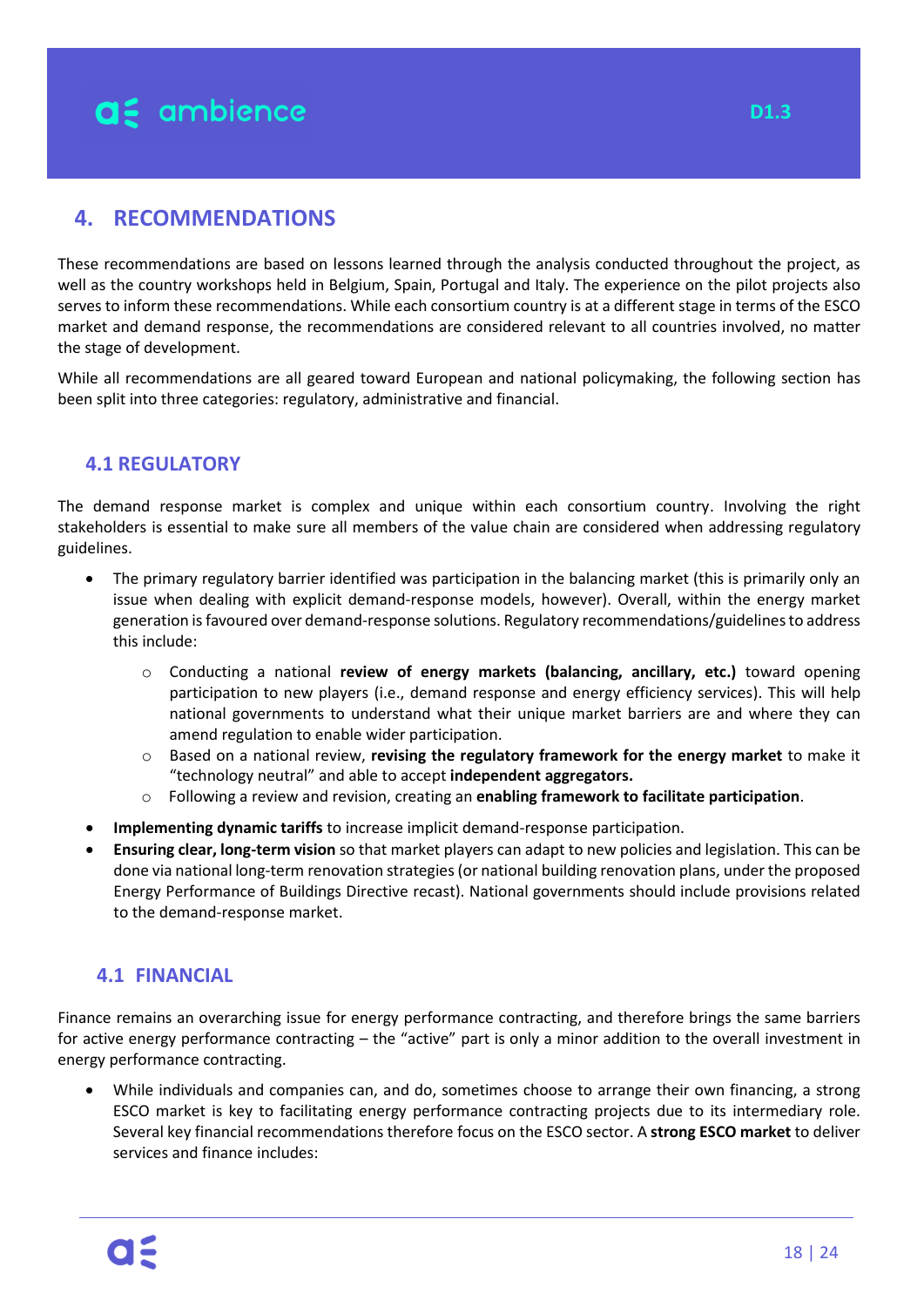## **a** sambience

- o A strong national legislative background;
- o **Transparency** in ESCO transactions;
- o More **central tracking** of the size and activity of the market.
- Regardless of whether the project is funded via an ESCO or an individual, a guarantee fund can alleviate the financial risk accured during the project, enabling ESCOs or individuals/companies to engage in a contract more freely.
- A **fund to provide CAPEX/OPEX** for increased sensoring and measurement and continued support for research and development for innovative technology solutions can increase the potential success of interoperability.
- **Introduce specific financial incentives** such as subsidies, a revolving fund, third-party financing or tax incentives. This can be done via earmarked recovery and resilience funds or national long-term recovery plans.

### <span id="page-18-0"></span>**4.2 ADMINISTRATIVE**

Technical assistance and other guidance measures, such as one-stop-shops, are essential to help navigate the regulatory, legal and financial frameworks for AEPC.

- Either **establish one-stop**-**shops** for energy efficiency renovation programmes or, where these already exist, provide information specific to administering AEPC. Services should be offered for a variety of stakeholders including building owners, public authorities and service providers.
- Interoperability issues are unanimously cited as a barrier across all consortium countries. Administratively, guidance is needed to encourage interoperability in order to facilitate energy management systems. Specific emphasis is needed to **simplify and standardise data collection**. There are two key policy instruments that can help this:
	- $\circ$  The smart readiness indicator aims to enable buildings to use information and digitalisation to suit occupant needs and link building users to the grid, while improving building energy efficiency.
		- For the smart readiness indicator, ensure a flexible EU scheme, which includes provisions for flexibility and demand response, to allow for the varying internal capabilities of Member States.
		- Tailor support plans to different Member States to facilitate relatively even implementation across countries.
	- o Proper use and implementation of a **European wide digital building logbook.** A digital building logbook enables better data tracking and decision-making throughout the life cycle of a building, including the management and functioning of building components. Being able to track energy savings data and financial data in one place will in particular help the administration of energy performance contracts (and especially active contracting, since there are more components to keep track of). Specially, a digital building logbook can store data more reliably, lowering the contractual risks associated with energy performance contracting. It can also track real-time data, simplifying the monitoring process, aligning with the use of time-of-use tariffs.
		- Develop a user-friendly interface.
		- Provide a clear scope of the logbook and clear legal framework.
		- Include a process for regular data validation updates.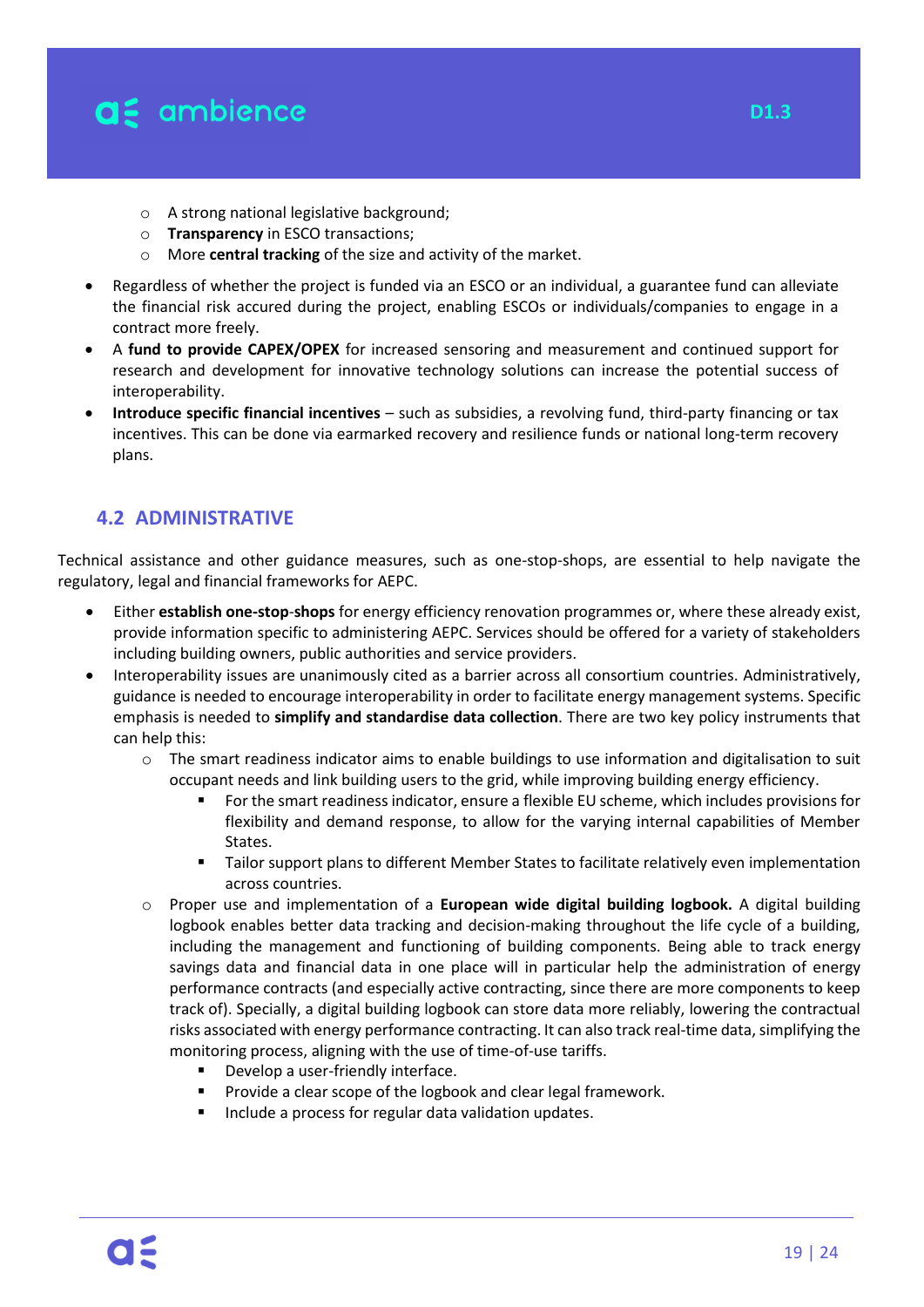

• Creating a standardised contract and associated documentation (which can be significantly enhanced by the use of a digital building logbook) reduces the administrative burden associated with energy performance contracting for the owner and the ESCO. The contract has associated cost and savings calculations.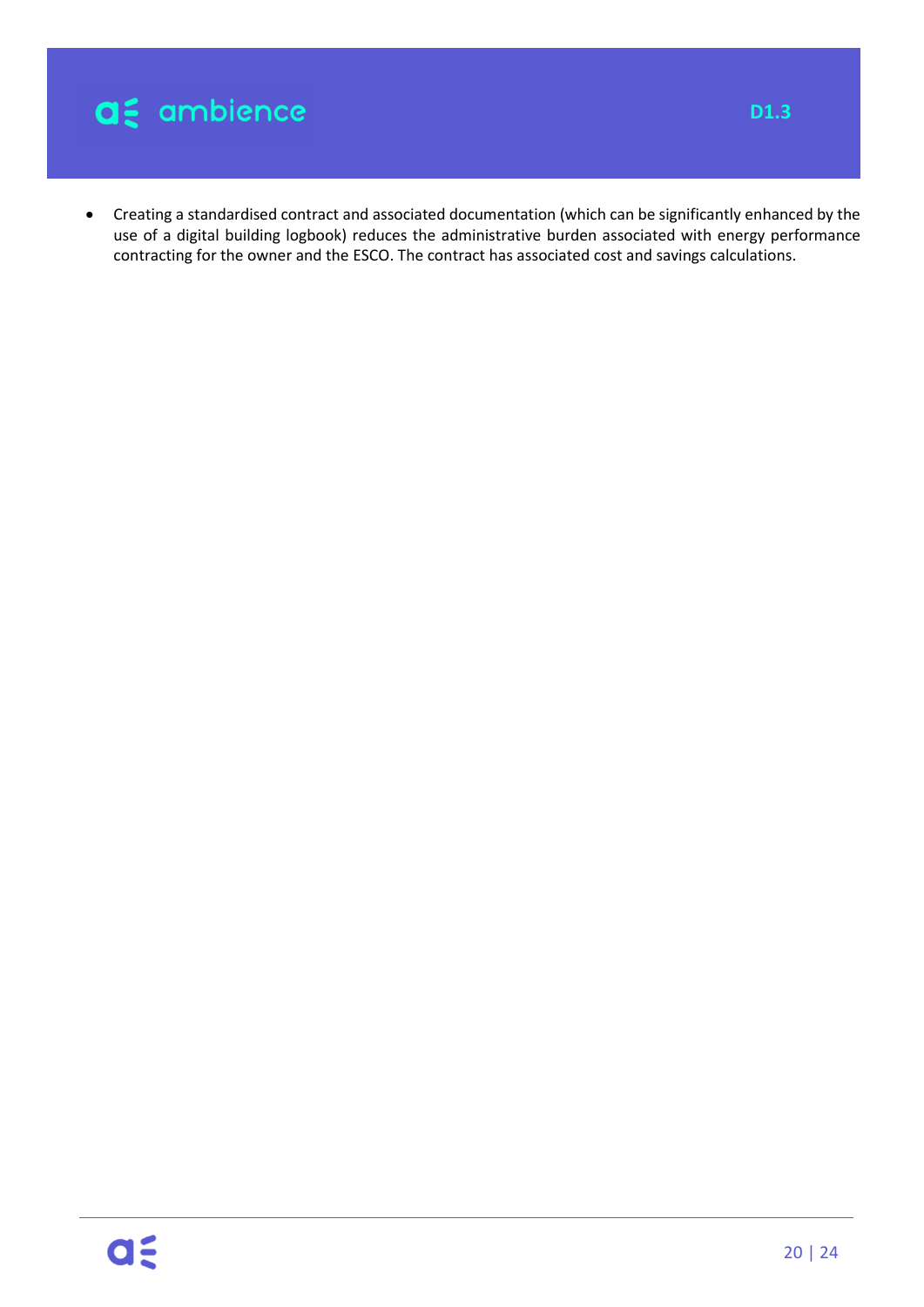## <span id="page-20-0"></span>**5. CONCLUSIONS**

Overall, the barriers associated with active energy performance contracting – primarily complex regulation, access to finance and (perceived and/or real) administrative complexity – can be addressed by these regulatory, financial, and administrative guidelines. The key recommendatiosn include:

- Conduct national reviews of the key barriers to entry of the energy markets, and plan clear, long-term policies based on new/updated policy to address barriers.
- Ensure a strong legislative framework for the ESCO market, so ESCOs can carry out AEPC projects, and provide dedicated funds for energy performance contracting projects.
- Utilise one-stop-shops, and a digital building logbook to facilitate the administrative components of the project, and ease the data collection process.

Continued support for research and innovation for new technologies and pilot projects, as well as an analysis to look into these issues, are also integral for the implementation of active energy performance contracting.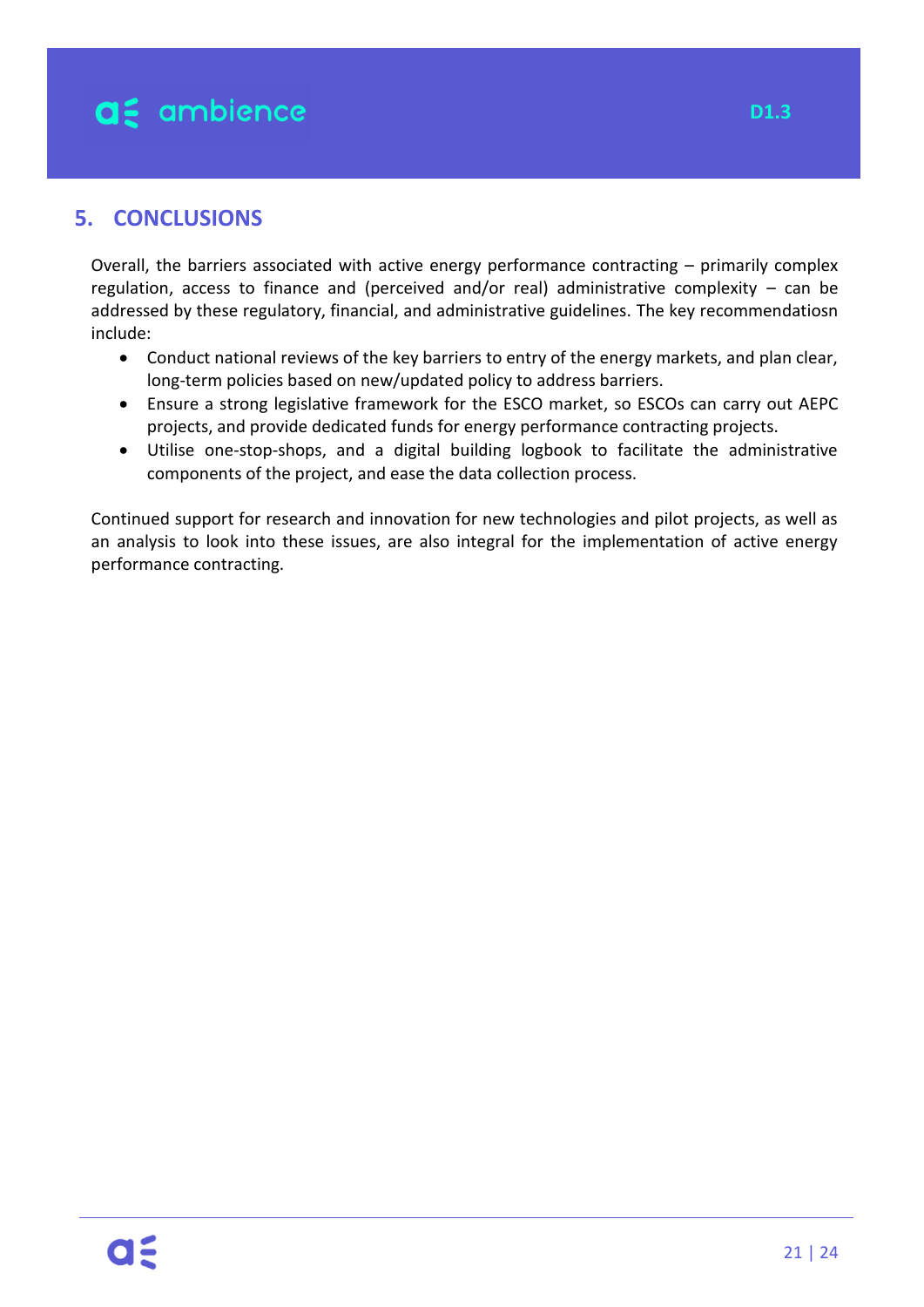## **ABBREVIATIONS AND ACRONYMS**

| ABEPeM      | Active Building Energy Performance Modelling |
|-------------|----------------------------------------------|
| <b>AEPC</b> | <b>Active Building EPC</b>                   |
| <b>DSO</b>  | Distribution system operator                 |
| EU          | <b>European Union</b>                        |
| <b>HVAC</b> | Heating, ventilation, and air-conditioning   |
| <b>LED</b>  | Light-emitting diode                         |
| <b>ICT</b>  | Information and communication technology     |
| PV          | Photo-voltaic                                |
| <b>TSO</b>  | Transmission system operator                 |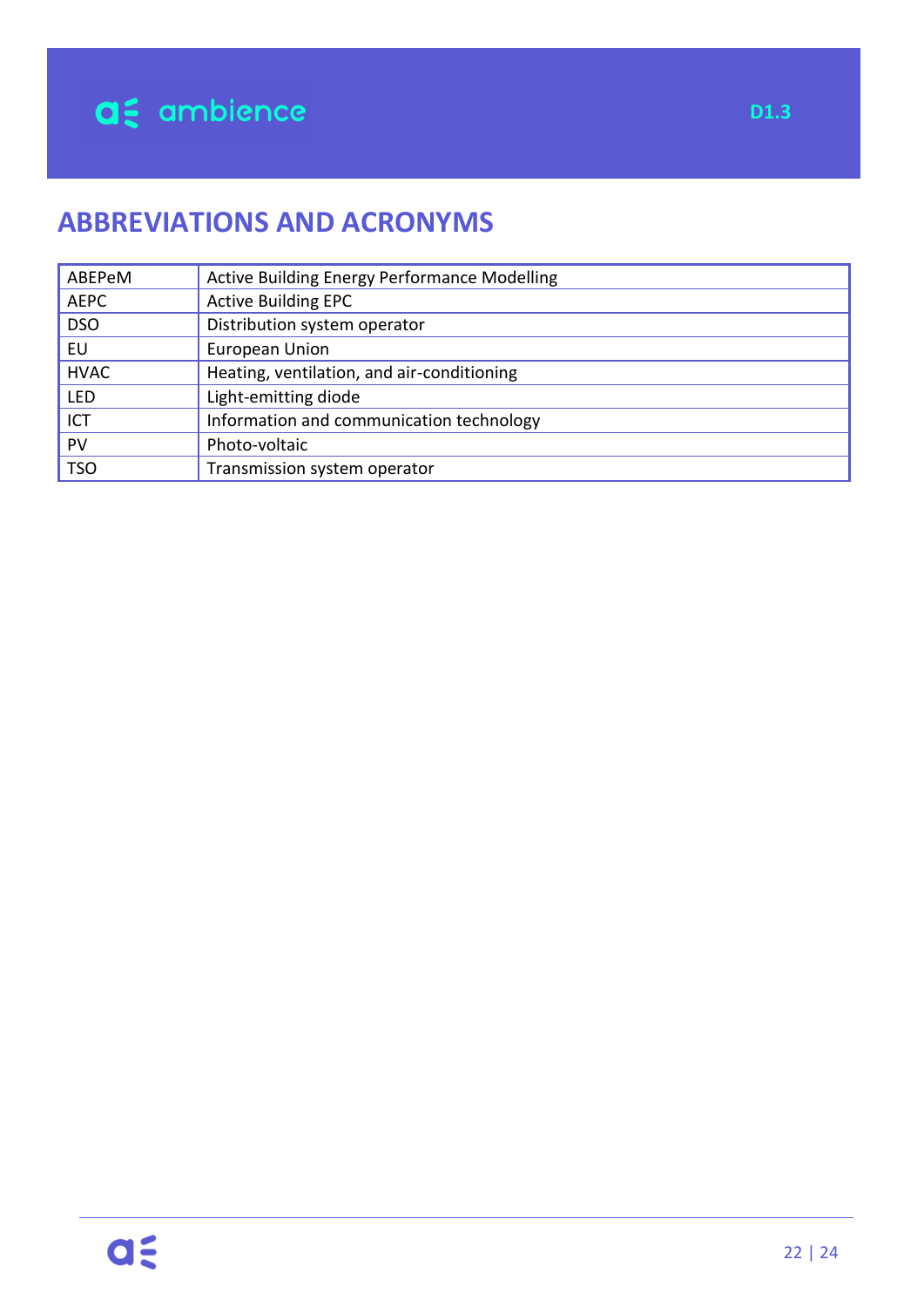| TABLE 2: SUMMARY OF IDENTIFIED BARRIERS AND SOLUTIONS FROM THE ITALIAN WORKSHOP |  |
|---------------------------------------------------------------------------------|--|
|---------------------------------------------------------------------------------|--|

<span id="page-22-0"></span>

| <b>FACTOR</b>                                                      | <b>BARRIERS</b>                                                                                                                                                                                                                                                                                                                                                                                                                                                                                                                                                                                   | <b>POTENTIAL SOLUTIONS</b>                                                                                                                                                                                                                                                |
|--------------------------------------------------------------------|---------------------------------------------------------------------------------------------------------------------------------------------------------------------------------------------------------------------------------------------------------------------------------------------------------------------------------------------------------------------------------------------------------------------------------------------------------------------------------------------------------------------------------------------------------------------------------------------------|---------------------------------------------------------------------------------------------------------------------------------------------------------------------------------------------------------------------------------------------------------------------------|
| <b>CUSTOMER</b><br><b>PERSPECTIVE</b>                              | Standardisation and interoperability<br>$\bullet$<br>Lack of awareness<br>$\bullet$<br>Lack of financial incentives<br>$\bullet$                                                                                                                                                                                                                                                                                                                                                                                                                                                                  | Define use-cases with a customer-centric<br>approach<br>Encourage interoperability to facilitate<br>energy management                                                                                                                                                     |
| <b>MARKET ACCESS</b>                                               | Lack of standard definition and framework for<br>$\bullet$<br>demand-side resources and providers:<br>o Roles and responsibilities of aggregators and<br>demand flexibility providers<br>o Quantification of flexibility<br>o Data sharing procedure<br>Conflicts on remuneration among balancing<br>$\bullet$<br>responsible parties, retailers and demand-side<br>flexibility providers, and its differences with<br>generation-side flexibility<br>Integration of implicit and explicit demand response<br>٠                                                                                   | Ensure flexibility delivery by improving<br>$\bullet$<br>energy management systems and smart<br>metering<br>Design a framework of interactions and<br>$\bullet$<br>roles for stakeholders<br>Reflect implicit and explicit demand<br>response in the baseline methodology |
| <b>DESIGN OF</b><br><b>FLEXIBILITY AS A</b><br><b>PRODUCT</b>      | Lack of definition on flexibility<br>$\bullet$<br>What is the flexibility product with the attributes of<br>change in the consumption pattern or reaction to<br>price?<br>What are the qualifications needed for the demand-<br>side flexibility provider?<br>Short-term vs. long-term flexibility<br>$\bullet$<br>Lack of clear understanding for contribution of<br>demand-side flexibility to the required capacity<br>Contradictions of providing long-term availability<br>with short-term compensation<br>Unclear responsibility and roles of building<br>$\bullet$<br>renovation passports | Provide proper definition through rules<br>and regulation improvement                                                                                                                                                                                                     |
| <b>AVAILABILITY</b><br><b>OF</b><br><b>TECHNOLOGY</b>              | $\bullet$<br>Lack of availability of measurement/metering<br>equipment on building level<br>Lack of digitalisation and ICT solutions<br>$\bullet$<br>Lack of smart appliances<br>$\bullet$                                                                                                                                                                                                                                                                                                                                                                                                        | $\bullet$<br>Provide CAPEX for increased sensoring<br>and measurement<br>Encourage digitalisation adaptation to<br>$\bullet$<br>customer need by introducing new<br>platforms                                                                                             |
| <b>MEASUREMENT,</b><br><b>VALIDATION, AND</b><br><b>SETTLEMENT</b> | Baseline creation methodology<br>$\bullet$<br>Complex baseline methods<br>Accuracy of baselines<br><b>Biased baselines</b><br>Place of measurement<br>٠<br>Information<br>exchange<br>verification<br>for<br>and<br>$\bullet$<br>settlement purposes                                                                                                                                                                                                                                                                                                                                              | Provide an adequate baseline<br>$\bullet$<br>methodology for specific flexibility<br>resources<br>Standardise the requirements for<br>$\bullet$<br>metering equipment and<br>measurements process to enable<br>flexibility calculation                                    |
| <b>PRIVACY</b><br><b>AND</b><br><b>SECURITY</b>                    | $\bullet$<br>Consent of consumer on accessing and analysing<br>smart meter data                                                                                                                                                                                                                                                                                                                                                                                                                                                                                                                   | Provide clarification on the process of<br>$\bullet$<br>flexibility calculation and deployment                                                                                                                                                                            |